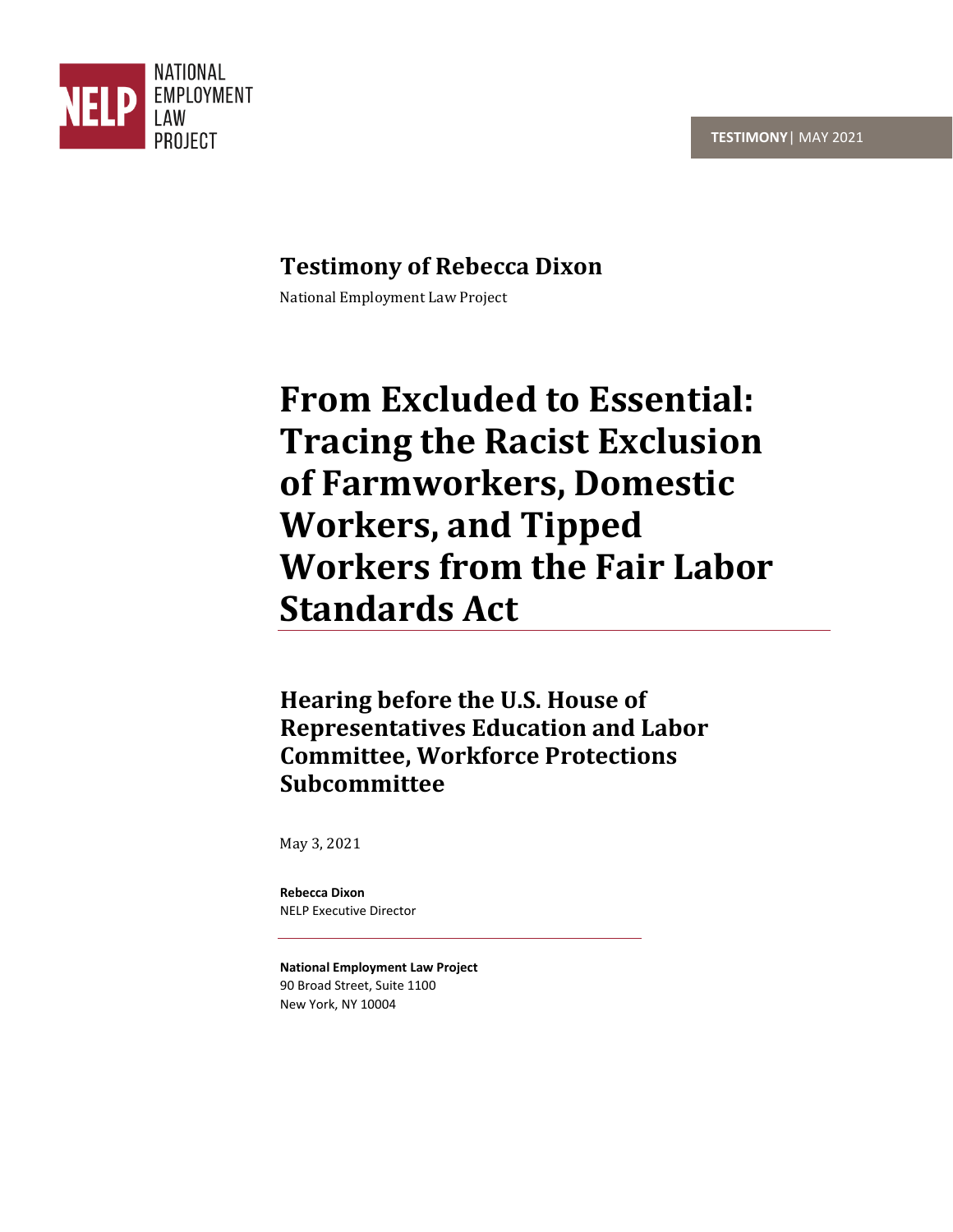# **From Excluded to Essential: Tracing the Racist Exclusion of Farmworkers, Domestic Workers, and Tipped Workers from the Fair Labor Standards Act**

## **I. Introduction**

Good afternoon Chair Adams, Ranking Member Keller, and members of the Committee. I am deeply appreciative of the opportunity to testify today. I am Rebecca Dixon, Executive Director of the National Employment Law Project (NELP).

NELP is a nonprofit research, policy, and capacity building organization that for more than 50 years has sought to strengthen protections and build power for workers in the U.S., including people who are unemployed. For decades, NELP has researched and advocated for policies that create good jobs, expand access to work, and strengthen protections and support for underpaid and jobless workers, both in the workplace and when they are displaced from work. Our primary goals are to build worker power, dismantle structural and institutional racism, and to ensure economic security for all.

As President Joe Biden and Vice President Kamala Harris have repeatedly acknowledged, the United States has a long history of systemic racism which is a stain on our nation's soul.<sup>1</sup> The president and vice president have called on all of us to do the hard work of undoing the racism baked into our country's laws and policies. That work demands, as Majority Whip Jim Clyburn has stressed, scrutinizing the legacy of New Deal policies that unfairly excluded Black people from their benefits and protections.<sup>2</sup>

I am here today to talk to you about how systemic racism stained the original passage of the Fair Labor Standards Act, how it lives on in exclusions still in place today, and how Congress can act to address this historic wrong and make a material difference in the lives of millions of working people and their families.

When we speak about undoing the stain of systemic racism in this country, we are speaking not just about dismantling something, but about building a better future, one that appeals to our highest principles and aspirations: Where we all have what we need, where we are all truly treated equally under the law, and where our fundamental human rights, like that of a fair wage for our work, are sacred and honored. This Congress has the tremendous opportunity to center these shared values as it responds both to this current moment of an

NELP | TESTIMONY BEFORE THE U.S. HOUSE WORKFORCE PROTECTIONS SUBCOMMITTEE| MAY 2021 **<sup>2</sup>**

<sup>1</sup> *See, e.g.* "Remarks by President Biden on the Verdict in the Derek Chauvin Trial for the Death of George Floyd", April 29, 2021[, https://www.whitehouse.gov/briefing-room/speeches-remarks/2021/04/20/remarks-by](https://www.whitehouse.gov/briefing-room/speeches-remarks/2021/04/20/remarks-by-president-biden-on-the-verdict-in-the-derek-chauvin-trial-for-the-death-of-george-floyd/)[president-biden-on-the-verdict-in-the-derek-chauvin-trial-for-the-death-of-george-floyd/](https://www.whitehouse.gov/briefing-room/speeches-remarks/2021/04/20/remarks-by-president-biden-on-the-verdict-in-the-derek-chauvin-trial-for-the-death-of-george-floyd/)

 $^2$  Laura Barron-Lopez, Alex Thomson, and Theodoric Meyer, "Clyburn doesn't want Biden to be like FDR," Politico, April 13, 2021, [https://www.politico.com/newsletters/transition-playbook/2021/04/13/clyburn-doesnt-want](https://www.politico.com/newsletters/transition-playbook/2021/04/13/clyburn-doesnt-want-biden-to-be-like-fdr-492463)[biden-to-be-like-fdr-492463](https://www.politico.com/newsletters/transition-playbook/2021/04/13/clyburn-doesnt-want-biden-to-be-like-fdr-492463)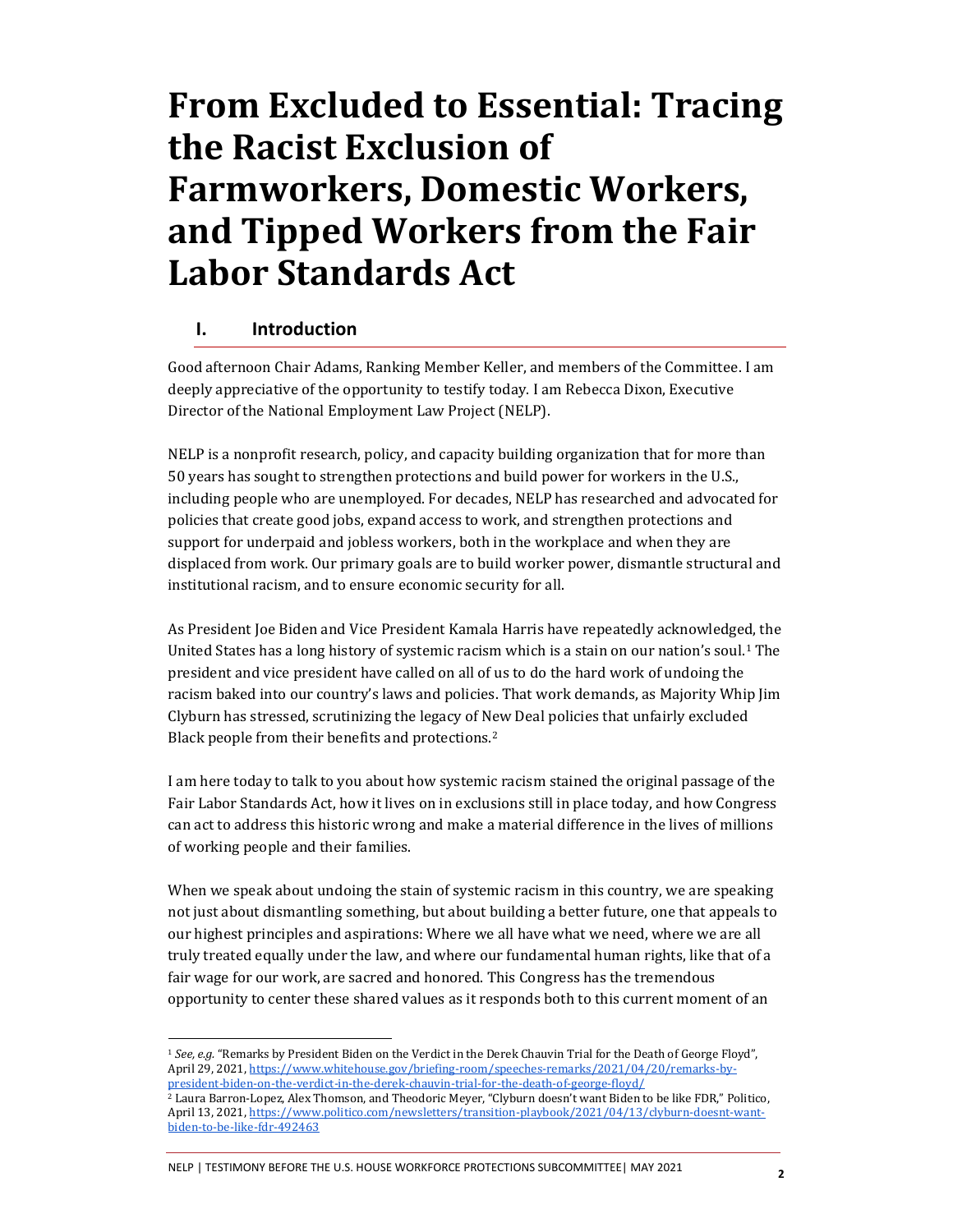unprecedented health and economic crisis and our ongoing and intertwined national reckoning with structural racism.

To ensure that our economy and larger society is truly fair and just, we must center racial equity in policy choices and directly confront how racism shaped the economy we have now. The fact that a disproportionate share of those in underpaid, insecure, and unsafe jobs are Black people and other people of color is neither inevitable, nor accidental. Occupational segregation—the preservation of glass and concrete ceilings and the way racist and sexist policy choices pushed people of color and women into underpaid occupations—accounts for a large portion of the racial and gender wage gap.<sup>3</sup> In fact, the Blacker an occupation is, the less employers tend to pay workers, and the more female-dominated an occupation is, the more underpaid that work is, especially care work. This is our country's default policy, a continuing legacy of chattel slavery and Jim Crow—but it does not have to be this way.

The history of the New Deal, including the passage of the Fair Labor Standards Act (FLSA) and its exclusions of domestic, agricultural, and tipped workers, is a foundational part of this legacy. These exclusions did not accidentally deny Black people and other workers of color the rights and protections given to white workers. Congress intentionally excluded whole categories of workers from vital protections in order to deny Black people the opportunity for economic and social freedom and to preserve a system where employers could profit off of racist exploitation. Nearly half of all Black men, Mexican-American men, and Native American men and women, plus significant numbers of Asian American workers were excluded from Social Security, unemployment insurance, and the right to organize in the NLRA. The effects of this exclusion fell most heavily on Black women because of their concentration as agricultural and domestic workers.

This history has continued and impacts economic realities for millions of people every day. Not only are vital resources such as housing, schools, and neighborhoods largely separate and unequal, but the labor market remains highly segregated. This stratification perpetuates two-tiered workplaces and a Jim Crow economy—contributing to generational wage and wealth gaps and the exclusion of millions of people from the benefits, rights, and protections we all deserve.

In practice, the FLSA exclusions might look like a Black restaurant worker in Louisville who experiences significantly more precarity, stress, and fluctuation in her earnings than her white coworkers—because racism affects how customers tip and she can't rely on a decent set wage with tips on top. It may look like a Latino farmworker in Arizona who is forced to work inhumane hours because he does not have overtime protections to prevent his employer from exploiting his labor. It could look like an Asian American domestic worker in Pittsburgh who is struggling to pay her bills because she could not access overtime for her live-in hours.

NELP | TESTIMONY BEFORE THE U.S. HOUSE WORKFORCE PROTECTIONS SUBCOMMITTEE| MAY 2021 **<sup>3</sup>**

<sup>3</sup> See Olga Alonso-Villar and Coral del Río, "The Occupational Segregation of African American Women: Its Evolution from 1940 to 2010," Feminist Economics 2 (1) (2017): 108–134; Coral del Río and Olga Alonso-Villar, "The Evolution of Occupational Segregation in the United States, 1940–2010: Gains and Losses of Gender–Race/Ethnicity Groups," Demography 52 (3) (2015): 967–988; *see also* Will McGrew, How workplace segregation fosters wage discrimination for African American women, Washington Center for Equitable Growth, Aug. 28, 2018, [https://equitablegrowth.org/how-workplace-segregation-fosters-wage-discrimination-for-african-american](https://equitablegrowth.org/how-workplace-segregation-fosters-wage-discrimination-for-african-american-women/)[women/.](https://equitablegrowth.org/how-workplace-segregation-fosters-wage-discrimination-for-african-american-women/)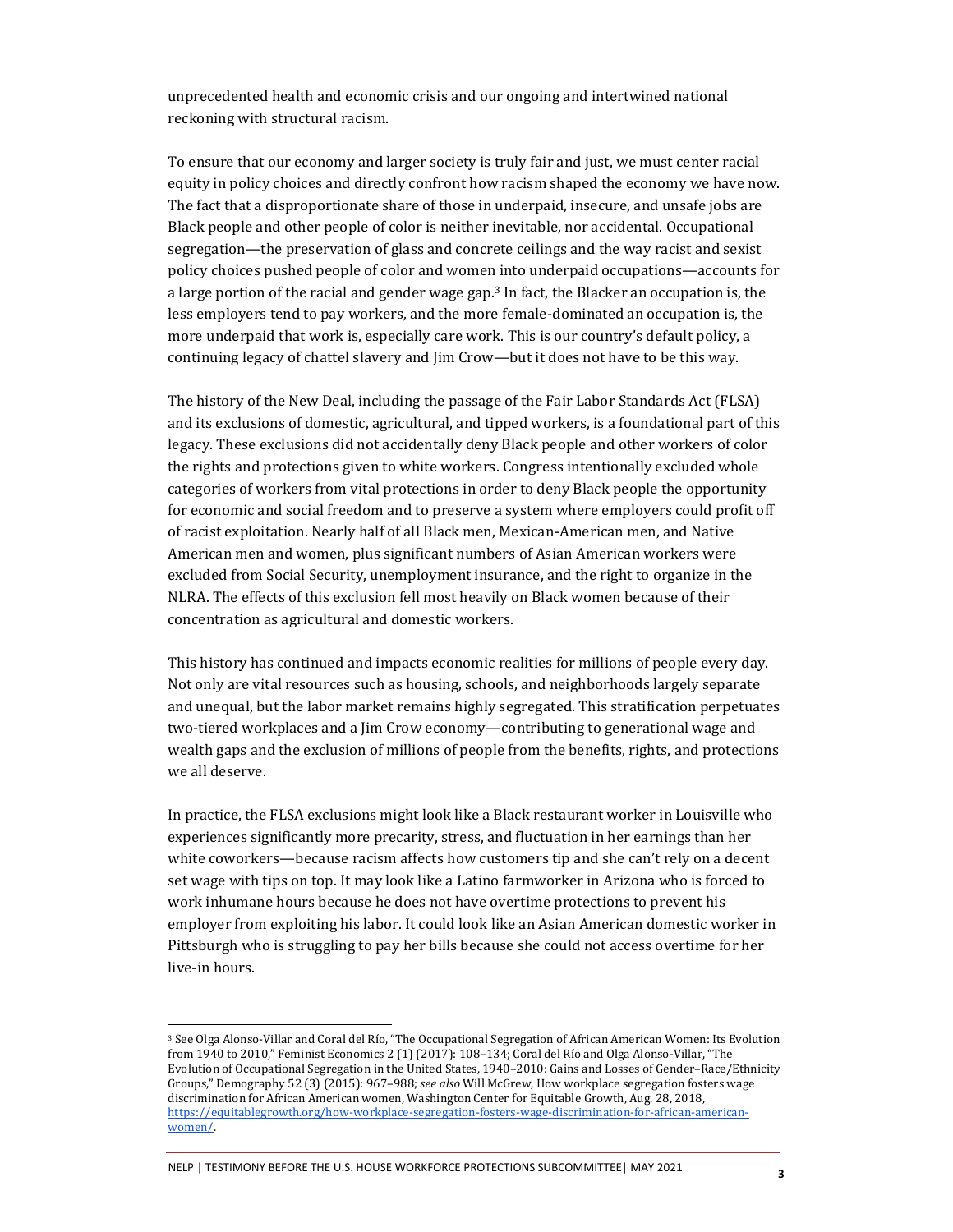The COVID-19 pandemic, as both a health and an economic crisis, has further exposed these deep societal fissures. The problem of labor market inequities is deeply embedded, multifaceted, compounding, and interlocking, so our country's solutions must in turn be systemic and focused on root causes. That is why we must understand and reckon with the historical reasons behind the FLSA's racist exclusions.

We should all be equally protected by human rights like a fair wage for our work, regardless of our skin color, gender, who signs our paycheck, or any other factor. This Congress has the power and the incredible opportunity to begin to rectify this particular legacy of slavery and Jim Crow and to honor our higher values not just in principle, but in practice. Addressing the racist exclusions in the FLSA is a clear structural step that Congress can take right now to move toward racial equity, to build a better future for our nation, and to make a difference in the lives of millions of workers and community members immediately.

In this testimony, I will first discuss the historical conditions that led to the exclusions in the FLSA; then I will discuss how those exclusions compounded racial wealth gaps, exploitation, and other inequities in the years since their passage; and then finally, I will discuss how the FLSA exclusions continue to perpetuate wealth gaps, poverty, and other forms of racial and gender inequality for workers and communities today, and how this Congress can begin to correct this historical wrong.

## **II. A Legacy of Slavery and Jim Crow: The Racist Politics and History of FLSA's Passage**

The Fair Labor Standards Act, passed in 1938, established a minimum wage, outlawed the use of child labor, and established a regular work week by mandating the payment of overtime wage rates.<sup>4</sup> The preamble of the FLSA stated that its purpose was to eliminate the conditions that substantially curtailed workers' employment and earning power, seeking to protect workers.<sup>5</sup> However, instead of lifting up all workers, the FLSA adopted racist exclusions of farmworkers and domestic workers as a proxy to deny broad swaths of workers of color its core protections. Although the legislative history is sparse, it is widely understood that these exclusions were a facially race-neutral way to deny Black workers coverage under the FLSA.

#### **A. The National Industrial Recovery Act as a Precursor to the FLSA**

The use of occupational designations as a proxy for the racist and intentional exclusion of Black workers from wage protections was not new to the FLSA. Five years earlier, Congress passed the National Industrial Recovery Act (NIRA), which called for industries to establish codes of fair competition to regulate the wages and hours of workers in those industries.<sup>6</sup> The National Recovery Administration (NRA) was tasked with gathering evidence to determine the codes for each industry.<sup>7</sup> Employers who testified at these hearings called for explicit wage differentials based on race. One employer stated that "a negro makes a much

<sup>4</sup> Act of June 25, 1938 (Fair Labor Standards Act), Pub. L. 75-718, 52 Stat 1060, June 25, 1938, p. 1060

<sup>5</sup> Act of June 25, 1938 (Fair Labor Standards Act), Pub. L. 75-718, 52 Stat 1060, June 25, 1938, p. 1060

<sup>6</sup> Juan F. Pera, *The Echoes of Slavery: Recognizing the Racist Origins of the Agricultural and Domestic Worker Exclusion From the National Labor Relations Act*, 72 OHIO ST. L. J 95, 104-05 (2011).

<sup>7</sup> Id. at 104.

NELP | TESTIMONY BEFORE THE U.S. HOUSE WORKFORCE PROTECTIONS SUBCOMMITTEE| MAY 2021 **<sup>4</sup>**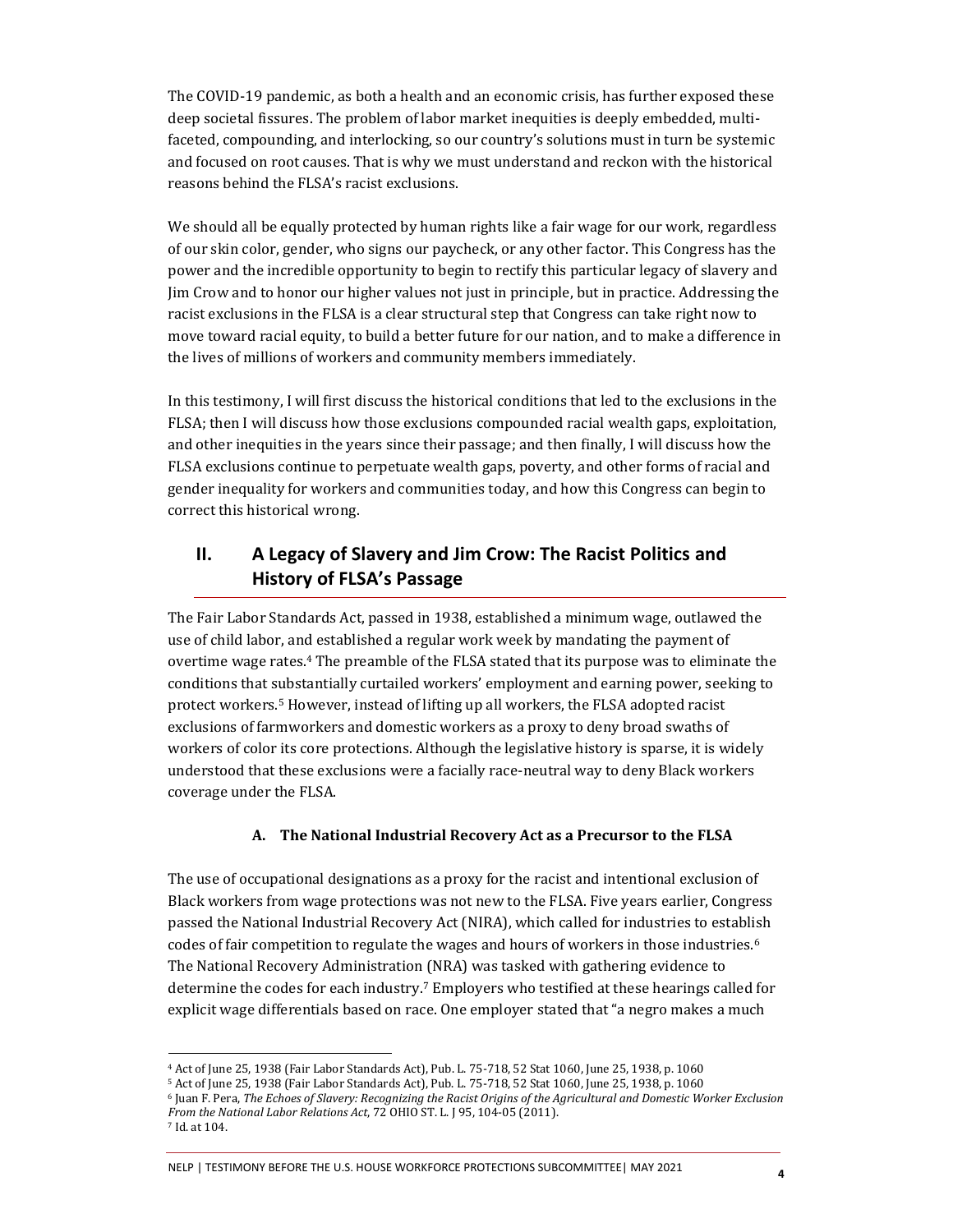better workman and a much better citizen, insofar as the South is concerned, when he is not paid the highest wage."<sup>8</sup> An employer of a manufacturing company in Selma, Alabama testified:

> "If all the past years have failed to make any real impression in the status of their intelligence, can any legislative act take them and immediately advance their capabilities to be equal to those of the white man with whom they must compete in the race for employment? We think not and because of this inherent irradicable element of incapability, any idea is futile that fails to recognize a difference does exist and will always exist and that a proper difference in wage rates must be applied to meet the inequality."<sup>9</sup>

President Roosevelt also commented, with regard to the National Industrial Recovery Act, that "[i]t is not the purpose of this Administration to impair Southern industry by refusing to recognize traditional differentials"<sup>10</sup> (referring to the differentials in the wages and wealth between Black Southerners and white Southerners). Although the explicit race differentials were not adopted, the National Recovery Administration conducted hearings to gather evidence to formulate maximum hours and minimum wages for each industry.<sup>11</sup> In debates for these codes, various industries argued that the NRA should adopt explicit racial differentials.<sup>12</sup> Although the NRA did not use explicit racial distinctions, it did use occupational and geographic classifications in the industry codes that achieved nearly the same purpose.<sup>13</sup> For example, when domestic workers petitioned the NRA for a board to regulate domestic service, the NRA responded that household employment or domestic service would not ordinarily be a trade or industry subject to its jurisdiction, meaning that domestic workers were excluded altogether.<sup>14</sup> Thus, "[t]he compromise position was raceneutral language that both accommodated the southern desire to exclude blacks but did not alienate northern liberals nor [B]lacks in the way that an explicit racial exclusion would."<sup>15</sup>

#### **B. Appeasing Southern Democrats and Codifying the Labor Exploitation of Black Workers**

The construction of the FLSA was part of a concerted effort to exclude Black workers from the fruits of their labor and resist any threats to the economic and social status quo of the Jim Crow South. In particular, the Southern political economy, dominated by agriculture, depended on the exploitation and subordination of Black labor<sup>16</sup>, and an equalized wage floor was a threat to that racially segregated system. Southern Democrats in Congress held the balance of power during the New Deal era. The Southern states controlled 35 percent of

<sup>8</sup> Id. at 105.

<sup>9</sup> Id.

<sup>10</sup> Id. at 103.

<sup>11</sup> Id. at 104. <sup>12</sup> Id. at 104.

<sup>13</sup> Id. at 106.

<sup>14</sup> Peggie R. Smith, *Regulating Paid Household Work*, 48 AM. U. L. REV. 851, 885 (1999).

<sup>15</sup> *See supra* note 6 at 106.

<sup>16</sup> *See supra* note 6 at 101.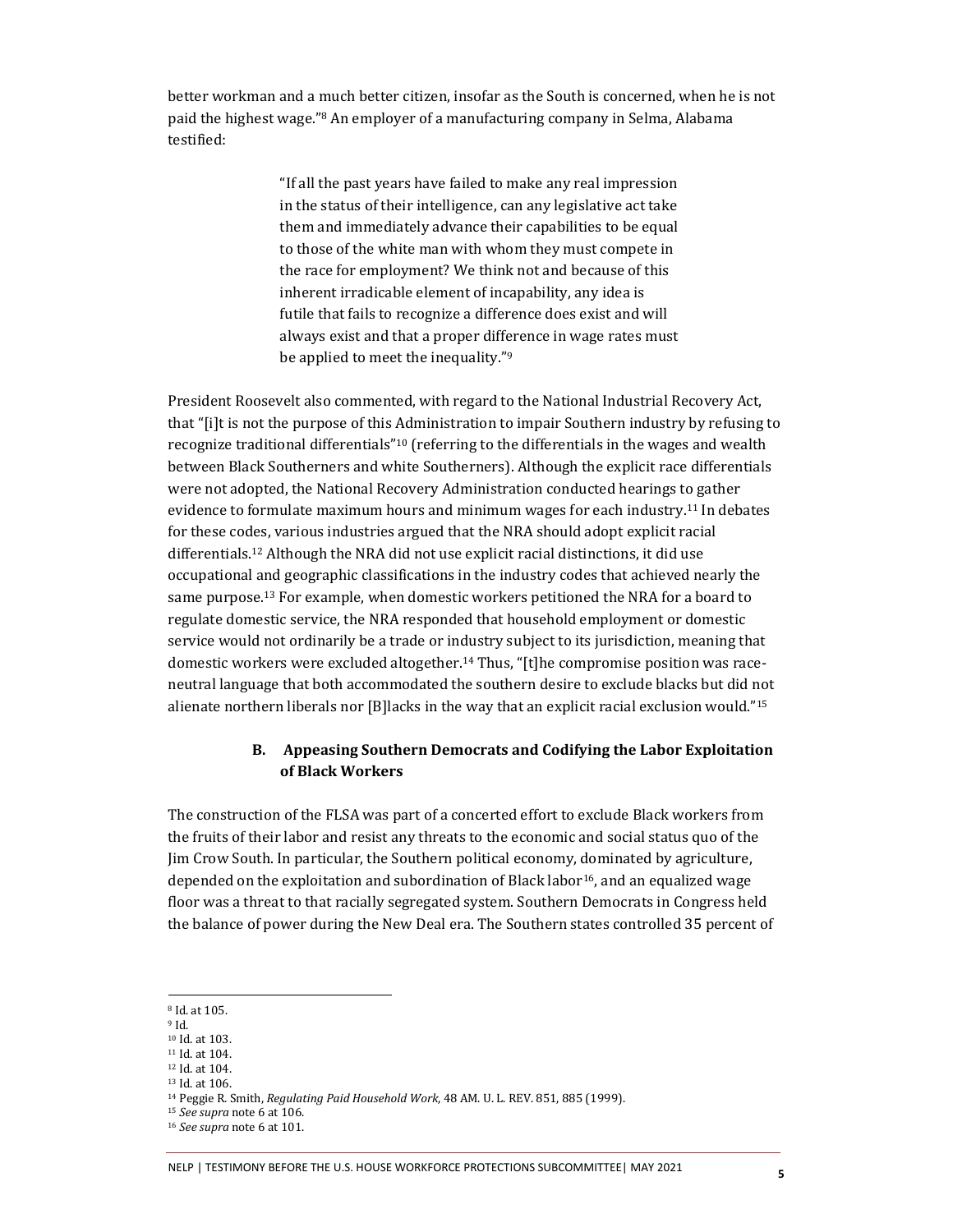the seats in the Senate and a large number of seats in the House.<sup>17</sup> They also held a number of the committee chairperson seats. <sup>18</sup> They were unified in their opposition to any initiatives that would endanger the ability to exploit and subjugate Black people or that would improve their welfare relative to whites.<sup>19</sup> Meanwhile, President Roosevelt refused to push for measures that could imperil the coalition he needed to pass the FLSA and other New Deal measures. As he stated: "First things come first and I can't alienate certain votes I need for measures that are more important at the moment by pushing any measures that would entail a fight."<sup>20</sup> Similarly, during the Joint Committee hearings on the FLSA, Gardner Jackson, the chairman of the National Committee on Rural and Social Planning, said the New Deal legislation excluded all agricultural laborers because "it has been deemed politically certain that their inclusion would have spelled the death of the legislation in Congress."<sup>21</sup>

#### **C. How the Plantation System Extended the Legacy of Slavery for Black Workers in the South**

Domestic and agricultural labor were the cornerstone of the plantation system and continued to be integral post-Emancipation to the functioning of Southern society. Post-Emancipation, many Black workers were forced to continue providing this labor by working as domestic workers in the community, and also by working as tenant farmers and sharecroppers. According to some estimates, at Emancipation, 3 million enslaved people over 10 years of age were emancipated, and nearly 2 million of those worked on farms and many of the others labored as domestic servants.<sup>22</sup> Black farmworkers in the South accounted for 87.4 percent of all Black farmworkers nationwide.

Sharecroppers and tenant farmers were often subject to terrible conditions, conditions that Black lawyers and workers with the NAACP at the time described as "peonage" or a form of involuntary servitude.<sup>23</sup> William Henry Huff, a Black lawyer, asked President Roosevelt to abolish "that new form of slavery known as peonage, which entered the back door as the Proclamation of immortal Lincoln drove chattel slavery out of the front door.")<sup>24</sup>

As one scholar has explained:

"The North's victory in the Civil War formally ended the institution of slavery. It did not end the southern plantation owners' need for a cheap supply of labor or the regime of white supremacy in the South...the expectation in the South was that the newly freed [B]lacks would

#### NELP | TESTIMONY BEFORE THE U.S. HOUSE WORKFORCE PROTECTIONS SUBCOMMITTEE| MAY 2021 **<sup>6</sup>**

<sup>17</sup> Sean Farhang and Ira Katznelson, *The Southern Imposition: Congress and Labor in the New Deal and Fair Deal*, Studies in Amer. Political Dev. 19 at 1(Spring 2005).

<sup>18</sup> Id. at 1, 15.

<sup>19</sup> *See supra* note 6 at 102.

<sup>20</sup> *See supra* note 6 at 103.

<sup>21</sup> Patrick M. Anderson, *The Agricultural Employee Exemption from the Fair Labor Standards Act of 1938*, 12 HAMLINE L. REV. 649, 655 (1988-1989), *citing* "Bills to Provide for the Establishment of Fair Labor Standards in Employments In and Affecting Interstate Commerce and Other Purposes", Joint Hearings on S. 2475 and H.R. 7200 Before the Senate Comm. on Education and Labor and the House Comm. on Labor, 75th Cong., 1st Sess. at 1196 (1937).

<sup>22</sup> R. R. Wright, "The Negro in Unskilled Labor," The Annals of the American Academy of Political and Social Science, vol. 49 at 19 (1913).

<sup>&</sup>lt;sup>23</sup> Risa Goluboff. The Lost Promise of Civil Rights, at p. 56. (Cambridge: Harvard University Press 2007) <sup>24</sup> Id.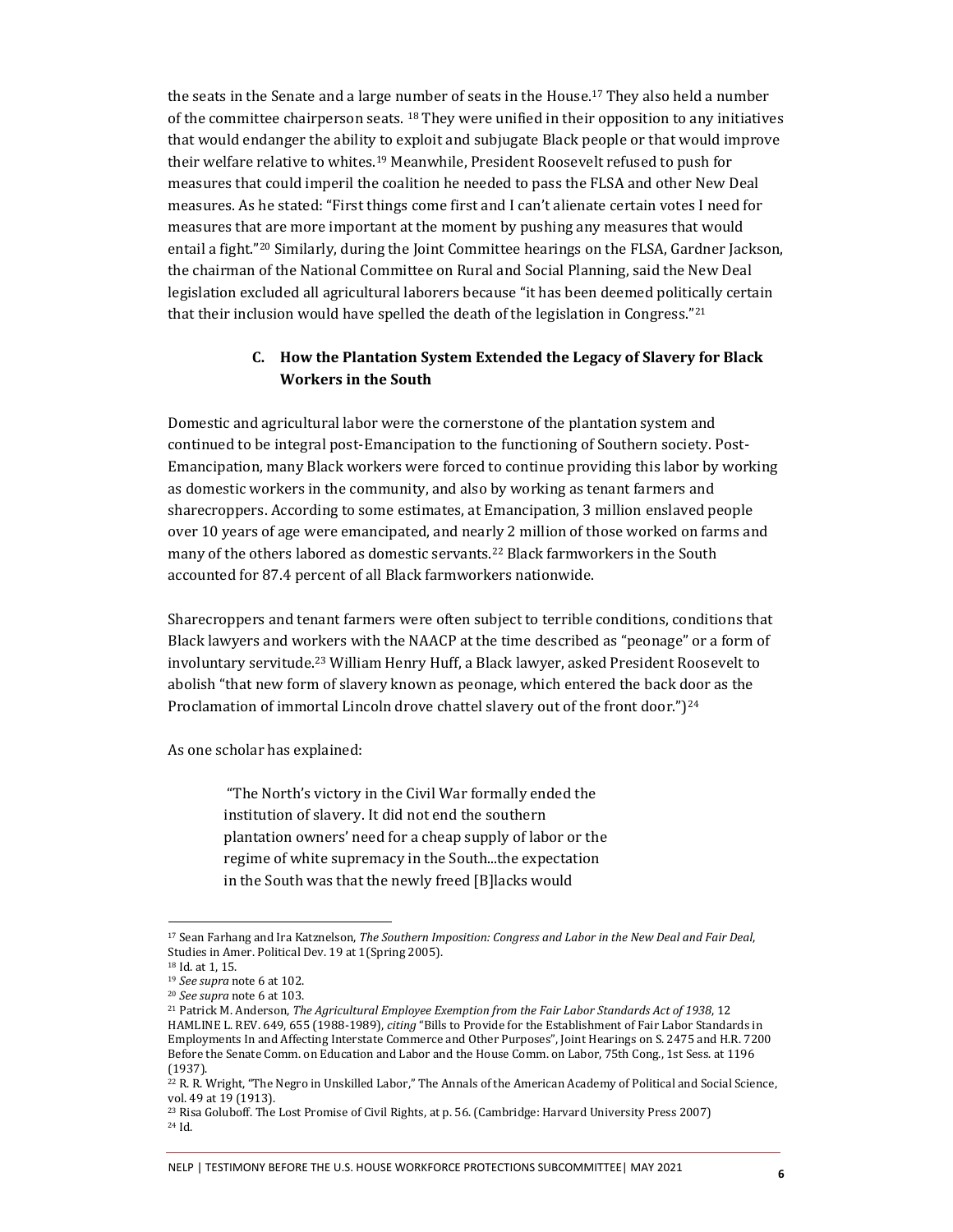continue to supply the needed cheap labor. In fact, most of the southern [B]lack population remained as farm laborers, either wage laborers, sharecroppers or tenant farmers. Blacks were slaves no longer, but neither were they the equals of whites."<sup>25</sup>

#### **D. Southern Lawmakers' Commitment to Preserving the Plantation System**

The legislative history is clear that Southern lawmakers were adamant that setting a floor on wages, as the FLSA proposed, would attack this lingering plantation system.

From 1930-1940, 57 percent of the U.S. farm labor lived in the South and 51 percent of those workers were Black.<sup>26</sup> By cutting across wage disparities between Black and white workers in underpaid sectors, Georgia Democratic Representative Edward Cox argued that the FLSA would allow for the "elimination and disappearance of racial and social distinctions, and… throw into question the determination of the standards and customs which shall determine the relationship of our various groups of people in the South."<sup>27</sup> As Florida Representative James Mark Wilcox explained:

> [T]here is another matter of great importance in the South, and that is the problem of our Negro labor. There has always been a difference in the wage scale of white and colored labor. So long as Florida people are permitted to handle the matter, the delicate and perplexing problem can be adjusted; but the Federal Government knows no color line and of necessity it cannot make any distinction between races. We may rest assured, therefore, that when we turn over to a federal bureau or board the power to fix wages, it will prescribe the same wage for the Negro that it prescribes for the white man. Now such a plan might work in some sections of the United States but those of us who know the true situation know that it just will not work in the South. You cannot put the Negro and the white man on the same basis and get away with it."<sup>28</sup>

FLSA's wage floor was condemned by Southern legislators as an attack on the South that was specifically designed to win Black votes.<sup>29</sup> Lawmakers compared the FLSA to anti-lynching legislation they said was designed to increase Black political power. According to Representative Cox, "[this bill, like the antilynching bill, is another political gold brick for the

<sup>25</sup> Marc Linder, *Farm Workers and the Fair Labor Standards Act: Racial Discrimination in the New Deal*, 65 TEXAS L. REV. 1335, 1348 (1986-1987).

<sup>26</sup> *See supra* note 17 at 14-15 (for this analysis, the South included 17 states: the 11 ex Confederate states, plus Delaware, Kentucky, Maryland, Missouri, Oklahoma and West Virginia).

<sup>27</sup> *See supra* note 17 at 14. 2

<sup>28</sup> Id.

<sup>29</sup> Id.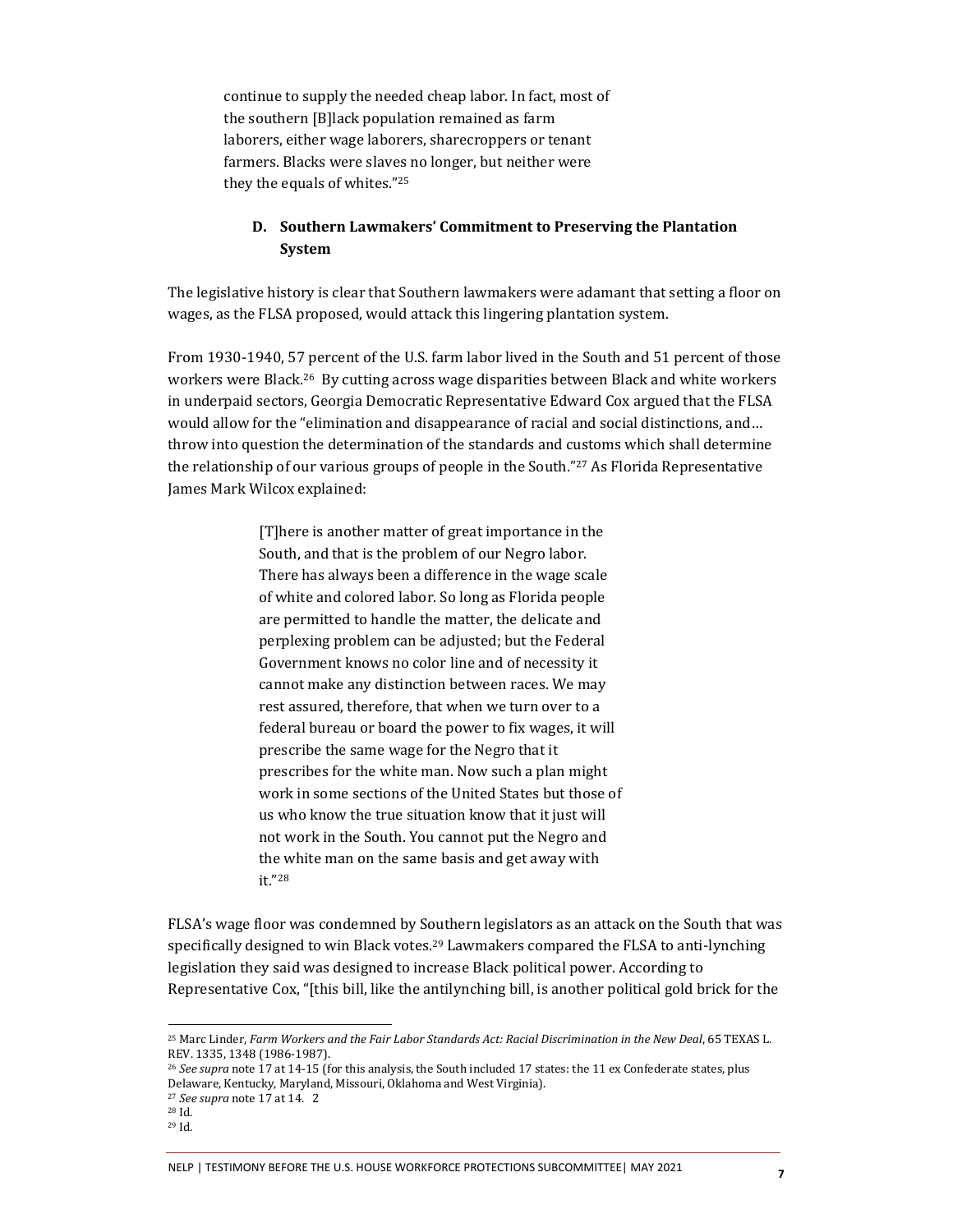Negro, but this time the white laborer is also included in the scheme."<sup>30</sup> South Carolina Senator "Cotton Ed" Smith complained that:

> "Every Senator present knows that the anti-lynching bill is introduced for no reason in the world than a desire to get the votes of a certain race in this country . . . "Anti-lynching, two-thirds rule, and last of all, this unconscionable -- I shall not attempt to use the proper adjective to designate, in my opinion, this bill [the FLSA]! Any man on this floor who has sense enough to read the English language knows that the main object of this bill is, by human legislation, to overcome the splendid gifts of God to the South."<sup>31</sup>

## **E. How FLSA Exclusions Were Made Possible Through Racist Violence and the Disenfranchisement of Black People in the South**

The successful adoption and maintenance of FLSA's racist exclusions cannot be divorced from Black political disenfranchisement, often achieved through violence. The Southern states that controlled Congress at the time of the FLSA's passage had legally mandated racial segregation in their states and excluded the majority of their Black populations from voting by law and by force. Black residents did not have access to the full rights of citizenship. Because of this broad disenfranchisement, even though the Southern states controlled 35 percent of the seats in the Senate and a large number of seats in the House, they were unaccountable to the vast majority of the Black residents in those states. $32$  Lynchings were used not only to instill terror, but as studies show, were more likely to take place prior to elections in order to suppress the Black vote.<sup>33</sup>

Black organizations, such as the NAACP-LDF and the Urban League, aware of the exclusions that were being used as a proxy for excluding Black workers in the Social Security Act, NLRA, and the NIRA, testified during the FLSA hearings about the disparate impact on Black workers, who would be excluded from the minimum wage. The NAACP-LDF argued that the combination of employment discrimination and the lack of a minimum wage would serve as a "double penalty" for Black workers<sup>34</sup>

Thus, it was against this backdrop of political disenfranchisement; the segregation of Black workers in the South into specific occupations based on the legacy of slavery; and the extraordinarily powerful Southern Democrats' commitment to preserving the exploitation of Black workers in the South that the FLSA was constructed and passed.

<sup>30</sup> *See supra* note 6 at 115.

<sup>31</sup> Id.

<sup>32</sup> *See supra* note 17.

<sup>33</sup> Mara Suttmann-Lea, "The history of lynching and African American Voting Rights, A House Divided,"" October, 28, 2019, [https://ahousedividedapd.com/2019/10/28/the-history-of-lynching-and-african-american-voting-rights/;](https://ahousedividedapd.com/2019/10/28/the-history-of-lynching-and-african-american-voting-rights/)  Brad Epperly, Christopher Witko, Ryan Strickler and Paul White, *Rule by Violence, Rule by Law: The Evolution of Voter Suppression and Lynching in the U.S. South* (March 1, 2016).

<sup>34</sup> *See supra* note 6 at 112-113.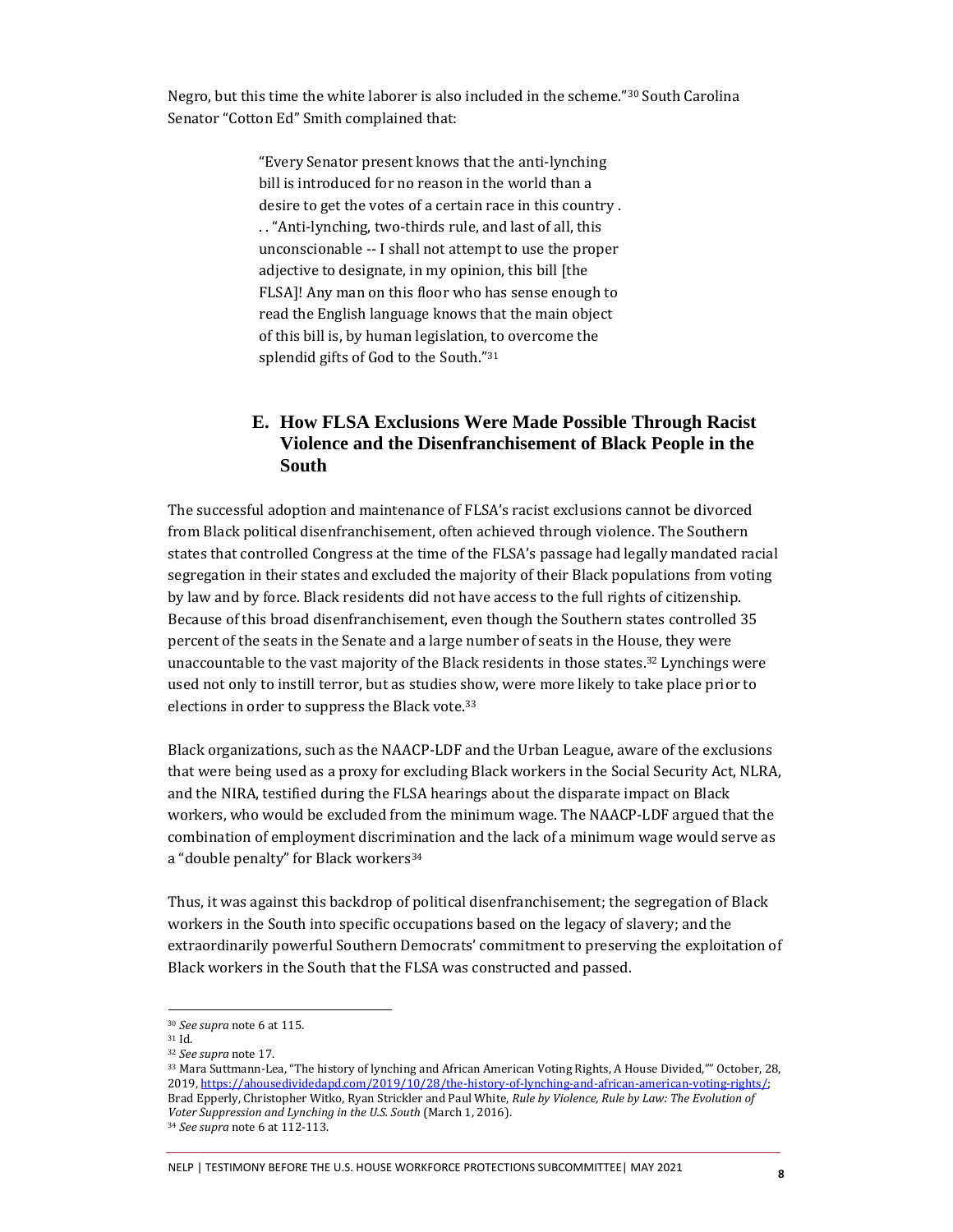## **III. How We Ended Up Here: The Direct Historical Line From the FLSA Exclusions to Modern Racial Wealth Gaps**

#### **A. Racist Policies Are Self-Reinforcing: How the Exclusions Reverberated Through Generations**

As Richard Rothstein has written, "we cannot understand the income and wealth gap that persists between African Americans and whites without examining governmental policies that purposely kept [B]lack incomes low throughout most of the twentieth century."<sup>35</sup> Rothstein argues that "federal and state labor market policies, with undisguised racial intent, depressed African American wages."<sup>36</sup> That is because once these policies are implemented, their effects are self-reinforcing, given how limited income mobility is for subsequent generations, regardless of race. As Rothstein observes, while "standard of living may grow from generation to generation," "an individual's relative income—how it compares to the incomes of others in the present generation—is remarkably similar to how his or her parents' incomes compared to others in their generation."<sup>37</sup>

By excluding so many Black workers and other workers of color from its coverage, the FLSA was one of the federal labor market policies that effectively depressed Black workers' wages from its passage through 1966. The effects of this wage depression were further compounded, as Rothstein argues, by the ways in which "neighborhood segregation imposed higher expenses on African American than on white families, even if their wages and tax rates had been identical."<sup>38</sup> The result, Rothstein says, was that Black families had "smaller disposable incomes and fewer savings," and were denied the opportunity to accumulate wealth.<sup>39</sup>

The 1940s, 1950s, and 1960s were thus critical decades in which white workers, heavily concentrated in sectors covered by the FLSA and other federal labor standards and protections,<sup>40</sup> were able to build family wealth, both through jobs as well as through other federal programs, like the Federal Housing Administration, whose benefits were only available to white workers. <sup>41</sup> Thus Black workers and other workers of color were unable to build wealth during these decades.<sup>42</sup> The effects of these decades on wealth inequality have persisted to the present day.

<sup>35</sup> Richard Rothstein, *The Color of Law* 153 (2017).

<sup>36</sup> Id. at 154.

<sup>37</sup> Id. at 153.

<sup>38</sup> Id. at 154. <sup>39</sup> Id. at 154.

<sup>40</sup> *E.g.*, the National Labor Relations Act.

<sup>41</sup> *See supra* note 35 at 63-75.

<sup>42</sup> *See* Janelle Jones, "The racial wealth gap: How African-Americans have been shortchanged out of the materials to build wealth", Economic Policy Institute Blog (Feb. 13, 2017)[, https://www.epi.org/blog/the-racial-wealth-gap](https://www.epi.org/blog/the-racial-wealth-gap-how-african-americans-have-been-shortchanged-out-of-the-materials-to-build-wealth/)[how-african-americans-have-been-shortchanged-out-of-the-materials-to-build-wealth/](https://www.epi.org/blog/the-racial-wealth-gap-how-african-americans-have-been-shortchanged-out-of-the-materials-to-build-wealth/)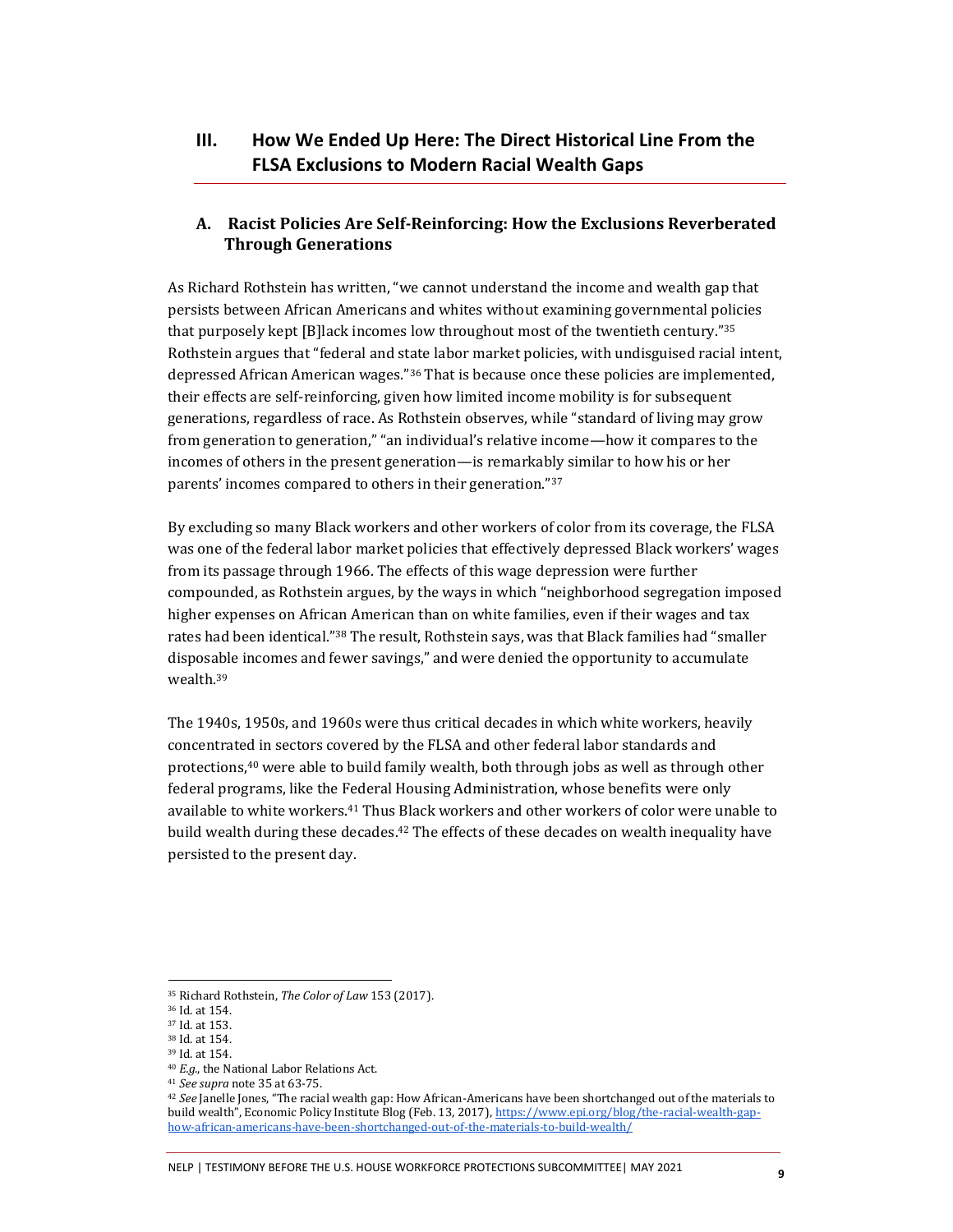#### **B. Eliminating FLSA Exclusions as a Major Demand of the Civil Rights Movement**

As discussed above, while Civil Rights movement activists fought in the 1930s to prevent the exclusion of Black workers in the domestic and agricultural sectors from the FLSA,<sup>43</sup> they were vastly overmatched by the Southern Democrats who controlled Congress and were fiercely committed to white supremacy and to ensuring the FLSA reinforced the racial hierarchy in the South.

In the years that followed, civil rights activists continued to press for expansion of the FLSA. In 1955, the NAACP's national convention adopted a resolution calling for the expansion of minimum wage coverage to agricultural workers.<sup>44</sup>

At a 1957 Congressional hearing on proposals to expand FLSA coverage, representatives from a broad array of civil rights organizations testified, including the NAACP, the National Council of Negro Women, and the National Sharecroppers Fund. Patricia Roberts Harris from the National Council of Negro Women called for the "widest possible coverage" of the FLSA, and particularly emphasized that the large numbers of Black workers concentrated in these industries was "due largely to the fact that their weak bargaining position forces them to accept lower wages than their more fortunate white neighbors."<sup>45</sup> Clarence Mitchell from the NAACP emphasized that the exclusions were part of a larger system designed to keep Black workers as a vast supply of cheap labor for the excluded industries.<sup>46</sup> The National Sharecroppers Fund called out the FLSA's exclusion of farmworkers as government-backed discrimination.<sup>47</sup>

The leaders of the 1963 March on Washington highlighted, as one of their ten core demands, "A broadened *Fair Labor Standards Act* to include all areas of employment which are presently excluded." This can be seen in the program from the march:<sup>48</sup>

<sup>43</sup> *See infra* at Part I.

<sup>44</sup> Phyllis Palmer, *Outside the Law: Agricultural & Domestic Workers Under the Fair Labor Standards Act*, 7 J. Pol. Hist. 416, 423 & n.34 (1995).

<sup>45</sup> Statement of Patricia Roberts Harris, National Council of Negro Women, U.S. Senate, *Proposals to Extend Coverage of Minimum Wage Protection: Hearings Before a Subcommittee on Labor of the Committee on Labor and Public Welfare*, U.S. Senate, 85th Cong., 1st sess., March 1957, at 860-61.

<sup>46</sup> Remarks of Clarence Mitchell, NAACP, *id.* at 856.

<sup>47</sup> Statement of Mrs. Paul Blanshard, National Sharecroppers Fund, *id.* at 858-60.

<sup>48</sup> March on Washington for Jobs and Freedom August 28, 1963 Lincoln Memorial Program,

<https://www.crmvet.org/docs/mowprog.pdf>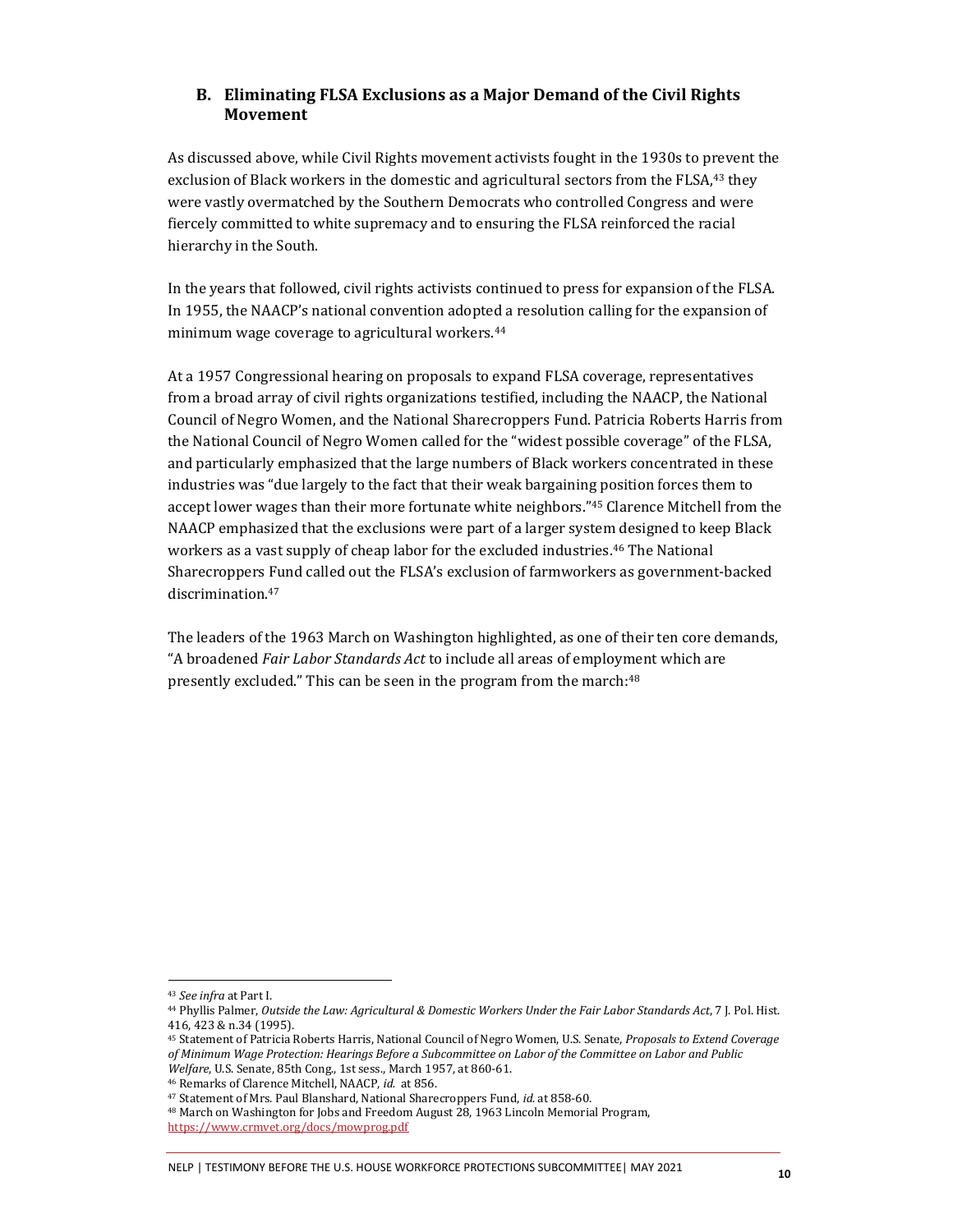#### **WHAT WE DEMAND\***

1. Comprehensive and effective civil rights legislation from the present Congress-without compromise or filibuster-to guarantee all Americans

access to all public accommodations

- decent housing
- adequate and integrated education
- the right to vote

佞

2. Withholding of Federal funds from all programs in which discrimination exists.

3. Desegregation of all school districts in 1963.

4. Enforcement of the Fourteenth Amendment-reducing Congressional representation of states where citizens are disfranchised.

5. A new Executive Order banning discrimination in all housing supported by federal funds.

6. Authority for the Attorney General to institute injunctive suits when any constitutional right is violated.

7. A massive federal program to train and place all unemployed workers-Negro and white-on meaningful and dignified jobs at decent wages.

8. A national minimum wage act that will give all Americans a decent standard of living. (Government surveys show that anything less than \$2.00 an hour fails to do this.)

9. A broadened Fair Labor Standards Act to include all areas of employment which are presently excluded.

10. A federal Fair Employment Practices Act barring discrimination by federal, state, and municipal governments, and by employers, contractors, employment agencies, and trade unions.

Support of the March does not necessarily indicate endorsement of every demand listed. Some organizations have not had an opportunity to take an official position on all of the demands advocated here.

In early 1965, Black farm laborers in the Mississippi Delta formed the Mississippi Freedom Labor Union (MFLU) to advocate for higher wages from the planters who owned the farms.<sup>49</sup> The workers' organizing efforts were aided by organizers from the Student Nonviolent Coordinating Committee (SNCC). In the spring of 1965, about 350 MFLU members went on strike, seeking minimum wages of \$1.25 for cotton farming. The planters were intransigent, and many of the workers who were sharecroppers were evicted in retaliation for striking. But their labor struggle attracted national attention to the plight of Black farmworkers in Mississippi and across the United States.

Later that year, MFLU leaders testified before Congress on the need to ensure the FLSA covered as many farmworkers as possible, including Black sharecroppers.<sup>50</sup> Their testimony exposed the stark conditions that Black sharecroppers faced, working for as little as 30 cents an hour and subject to abusive debt laws that kept them trapped in a cycle of debt and

NELP | TESTIMONY BEFORE THE U.S. HOUSE WORKFORCE PROTECTIONS SUBCOMMITTEE| MAY 2021 **<sup>11</sup>**

<sup>49</sup> *See generally* Michael Sistrom, *The Freedom Labor Union: Economic Justice and the Civil Rights Movement in Mississippi*, in Matthew Hild & Keri Leigh Merritt, eds., *Reconsidering Southern Labor History: Race, Class, and Power* (2018).

<sup>50</sup> *Minimum-Wage Hour Amendments, H.R. 8259*, Hearings Before the General Subcommittee on Labor of the Committee on Education and Labor of the House of Representatives, 89th Cong., 1st Sess. - Part 4, at 1898-1926 (1965).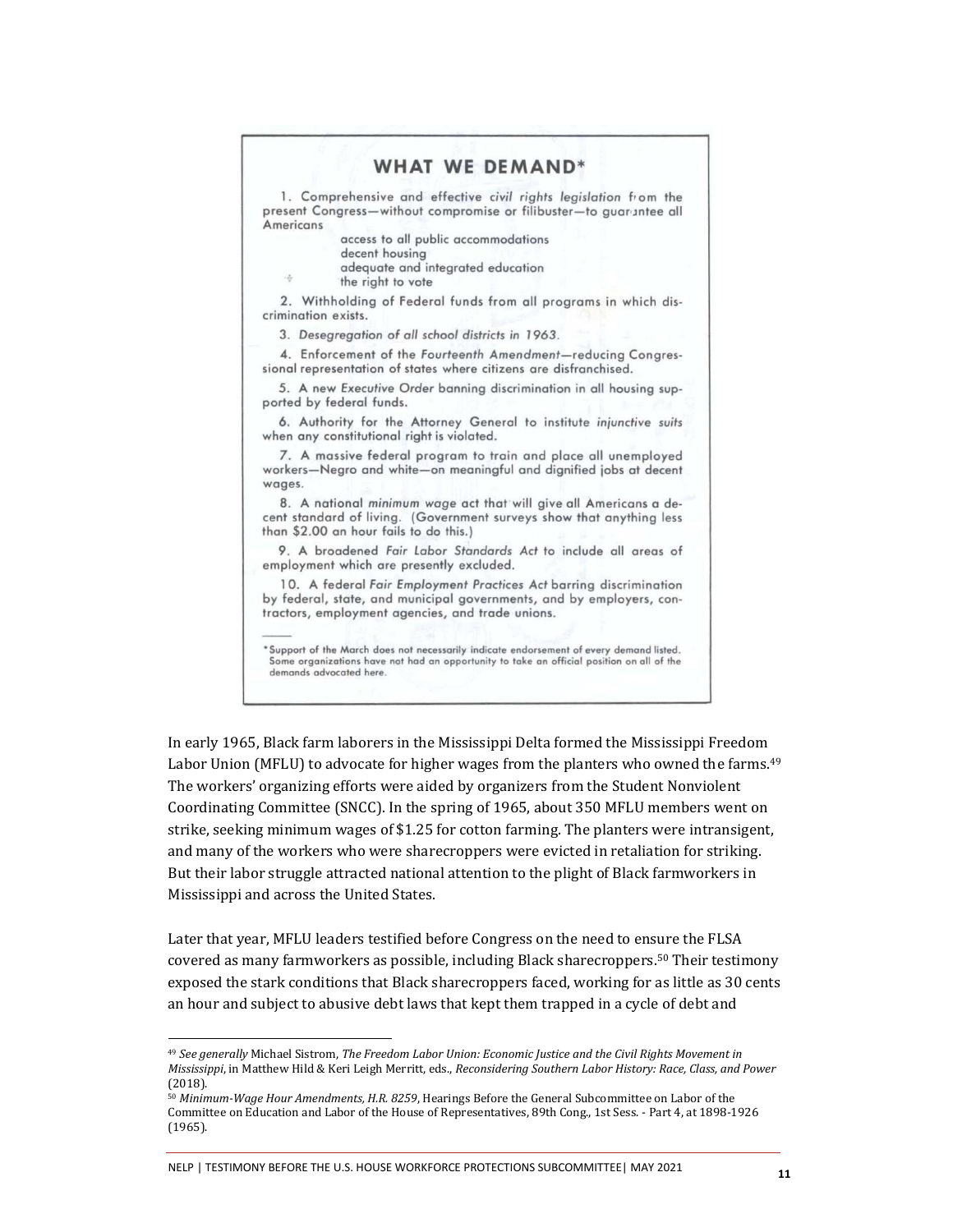deprivation. As MFLU leader Aaron German stressed, "All of the plantation owners don't want to pay \$1.25 an hour… So there needs to be some law that will force them to pay a decent wage."<sup>51</sup> After MFLU leaders Andrew Hawkins and Aaron German finished their testimony, Committee Chair Dominick V. Daniels declared the conditions the farmworkers faced were "nothing short of slavery," and that "we haven't progressed very far from slave days."<sup>52</sup>

Civil rights advocates continued to advocate for expansion of FLSA protections to domestic workers in subsequent legislative sessions. In 1971 and 1973 Congressional hearings, Clarence Mitchell testified on behalf of the Leadership Conference on Civil Rights as well as the NAACP in support of the expansion of the FLSA to non-covered domestic workers, emphasizing that 340,000 women employed as private household workers earned \$1,296 a year, well below what welfare recipients received annually at the time.<sup>53</sup>

And within the halls of Congress, it was New York Congressional Representative and civil rights leader Shirley Chisolm who led the charge to pass amendments to the FLSA that expanded coverage to include domestic workers.<sup>54</sup> The daughter of a domestic worker, Congresswoman Chisolm emphasized the importance of the amendments for lifting Black families out of poverty, stressing the reality that 50 percent of poor Black families were headed by women, and that over half of these women worked as maids in 1970 but were living in poverty.<sup>55</sup>

#### **C. Reform Efforts: Subsequent Reforms Failed to Dismantle the Structural Racism in the FLSA and in Some Ways Reinforced It**

#### **1. The 1966 Amendments Continued to Exclude Farmworkers From Critical Overtime Protections**

After years of pressure from civil rights and farmworker advocates, Congress finally took steps to rectify some of the FLSA's racist exclusions in 1966. Many of the sectors that were covered by at least some of the Act's protections for the first time—including agriculture, hotels, restaurants, schools, hospitals, nursing homes, and entertainment—were ones in which Black workers were disproportionately represented.<sup>56</sup> Moreover, the 1966 amendments extended FLSA protections to nearly a third of all Black workers in the United States.<sup>57</sup>

The impact of the 1966 amendments was significant for the workers newly covered. Economists have concluded that more than 20 percent of the reduction of the racial earnings and income gaps between 1965 and 1980 is due to the 1966 FLSA amendments extending basic (though still incomplete) FLSA protections to agriculture, restaurants, nursing homes,

#### NELP | TESTIMONY BEFORE THE U.S. HOUSE WORKFORCE PROTECTIONS SUBCOMMITTEE| MAY 2021 **<sup>12</sup>**

<sup>51</sup> Id. at 1906.

<sup>52</sup> Id. at 1907.

<sup>53</sup> *Fair Labor Standards Amendments of 1971, S. 1861 and S. 2259*, Hearings Before the Subcommittee on Labor of the Committe on Labor and Public Welfare, United States Senate, 92nd Cong., 1st Sess., Part 1, at 223-28 (1971). <sup>54</sup> *See* Martin Tolchin, "Mrs. Chisholm Led Fight for Domestics' Base Pay", N.Y. Times (June 21, 1973), [https://www.nytimes.com/1973/06/21/archives/mrs-chisholm-led-fight-for-domestics-base-pay-grasp-of](https://www.nytimes.com/1973/06/21/archives/mrs-chisholm-led-fight-for-domestics-base-pay-grasp-of-problem.html)[problem.html.](https://www.nytimes.com/1973/06/21/archives/mrs-chisholm-led-fight-for-domestics-base-pay-grasp-of-problem.html) 

<sup>55</sup> *See supra* note 44 at 430.

<sup>56</sup> See discussion of tipped workers in Part V below.

<sup>57</sup> Ellora Derenoncourt & Claire Montialoux, *Minimum Wages and Racial Inequality*, Q. J. OF ECON. 169, 171 (2021), http://www.clairemontialoux.com/files/DM\_OIE\_2021.pdf.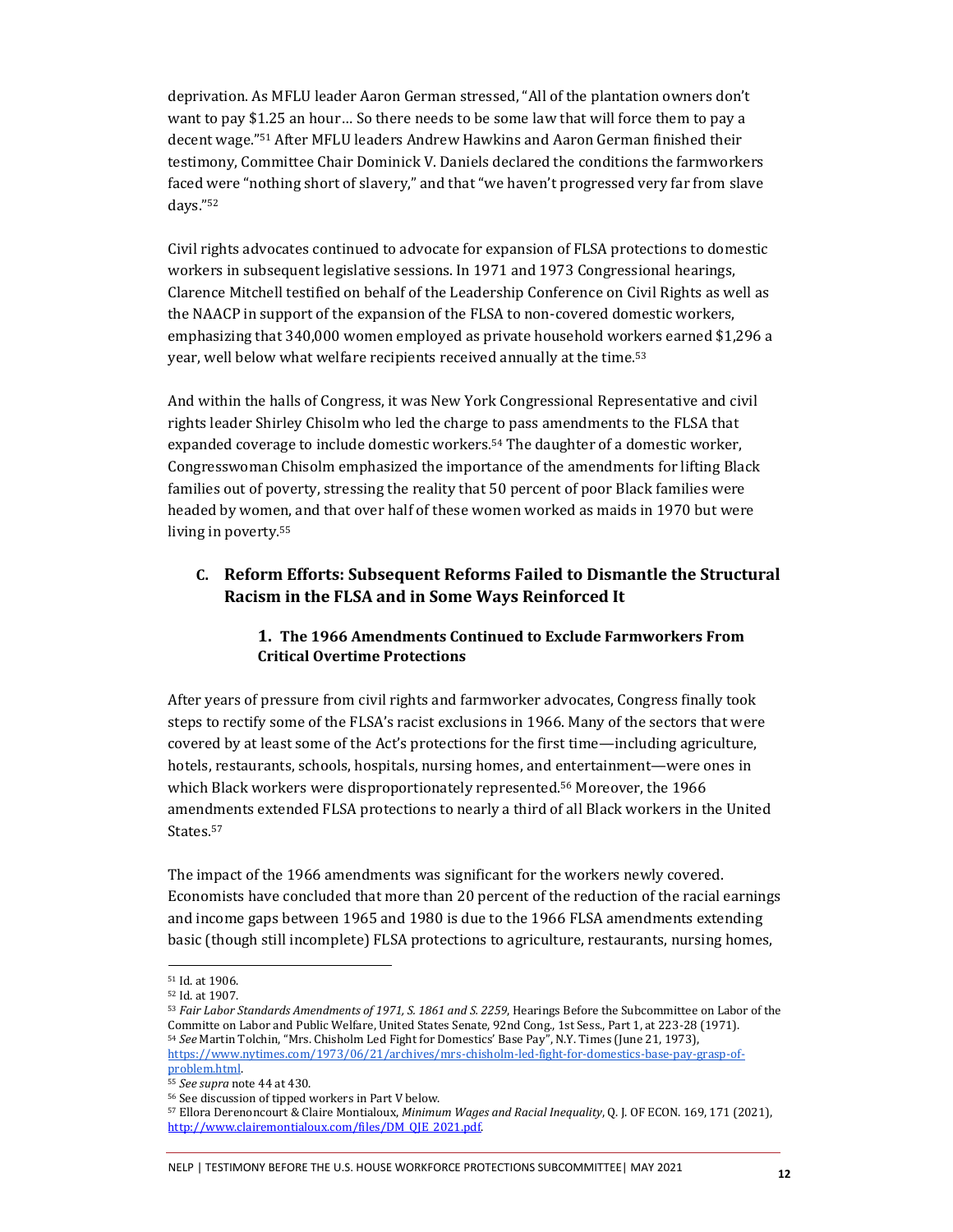and more.<sup>58</sup> Extending these protections was particularly important in reducing the Blackwhite wage gap in the newly covered industries, accounting for more than 80 percent of the impact the FLSA had in reducing the economy-wide racial earnings gap.<sup>59</sup> And the 1966 amendments are also correlated with a significant reduction in the poverty rate for Black children in families—that rate fell from 65.6 percent in 1965 (pre-amendments) to 39.6 percent in 1969 (post-amendments).<sup>60</sup>

But the 1966 amendments still preserved the systemic racism of the original Act, including by continuing to exclude most agricultural workers from overtime protections. While the 1966 amendments extended minimum wage protections to most farmworkers,<sup>61</sup> they did not extend overtime/maximum hours protections to them—which has serious implications from a racial equity perspective.

First, farmworkers were, as a class, denied the monetary benefits that come with overtime pay—time and a half. The availability of overtime pay has a significant impact on workers' annual earnings.<sup>62</sup> Second, farmworkers were denied the quality-of-life benefits that can come with maximum hours protection. Historically, the overtime premium pay requirement was intended to be a disincentive in many sectors for employers to require workers to labor for more than 40 hours per week, allowing workers the opportunity to have basic work-life balance, to pursue other activities, and to invest in their children's care and education outside work hours.<sup>63</sup>

Overtime also can prevent workers from being subjected to unsafe conditions for overly long periods of time. Farmworkers in particular labor in dangerous conditions that expose them to extreme temperatures, require them to work with heavy machinery and carry burdensome loads, and expose them to dangerous chemicals and pesticides. <sup>64</sup> But the FLSA's continued exclusion of farmworkers from overtime pay enables and incentivizes farms to require farmworkers to labor from sunrise to sunset, regardless of the hours required or the toll that places on farmworkers' bodies and family lives.<sup>65</sup>

<sup>64</sup> *See* Eric Hansen & Martin Donohoe, *Health Issues of Migrant and Seasonal Farmworkers*, 14 J. Health Care for the Poor & Underserved 153, 155-60 (2003),

<sup>58</sup> Id.

<sup>59</sup> Id. at 174.

<sup>60</sup> Statement of William E. Spriggs, "The Recurring Struggle of the Minimum Wage, House Education and Labor Committee Hearing, *Gradually Raising the MInimum Wage to \$15: Good for Workers, Good for Businesses, and Good for the Economy*, at 16 (2019)[, https://edlabor.house.gov/imo/media/doc/Testimony\\_Spriggs020719.pdf.](https://edlabor.house.gov/imo/media/doc/Testimony_Spriggs020719.pdf)

<sup>61</sup> *See* 29 U.S.C. § 213(a)(6). The bulk of farmworkers were protected, but several exclusions from coverage remain. In particular, employees who work on farms using less than 500 man-days of agricultural labor, immediate family members of the farm employer, and employees employed as hand harvest laborers paid on a piece rate basis who commute from their permanent residence to the farm and were employed in agriculture less than 13 weeks during the previous calendar year, remain excluded from coverage.

 $62$  For example, the Economic Policy Institute in 2017 estimated that a Congressional proposal to expand eligibility for overtime protection would have boosted affected workers' paychecks by \$1.2 billion annually. Heidi Shierholz, "Federal overtime pay bill would boost paychecks by \$1.2 billion annually", Economic Policy Institute (Dec. 1, 2017), [https://www.epi.org/publication/federal-overtime-pay-bill-would-boost-paychecks-by-1-2-billion-dollars](https://www.epi.org/publication/federal-overtime-pay-bill-would-boost-paychecks-by-1-2-billion-dollars-annually/)[annually/](https://www.epi.org/publication/federal-overtime-pay-bill-would-boost-paychecks-by-1-2-billion-dollars-annually/)

<sup>63</sup> *See generally* Shirley Lung, *Overwork and Overtime*, 39 IND. L. REV. 51, 53-59 (2005) (discussing how the movement for an 8 hour day resulted, in part, in the FLSA's maximum hours protections).

[http://phsj.org/files/Migrant%20and%20Seasonal%20Farm%20Worker%20Health/Migrant%20and%20Seasona](http://phsj.org/files/Migrant%20and%20Seasonal%20Farm%20Worker%20Health/Migrant%20and%20Seasonal%20Farm%20Workers%20-%20JHCPU.pdf) [l%20Farm%20Workers%20-%20JHCPU.pdf.](http://phsj.org/files/Migrant%20and%20Seasonal%20Farm%20Worker%20Health/Migrant%20and%20Seasonal%20Farm%20Workers%20-%20JHCPU.pdf) 

<sup>65</sup> The health and safety implications of denying farmworkers maximum hours protection were recently recognized by the Washington Supreme Court, which held that Washington State's exclusion of farmworkers from overtime denied the workers the fundamental right to workplace health and safety protection, as guaranteed by the Washington State constitution. *See Martinez-Cuevas v. DeRuyter Bros. Dairy*, 196 Wn.2d 506, ¶¶ 22, 27-35 (2020). Studies have shown that being required to work overtime hours is associated with significantly higher injury hazard rates. *See* A.E. Dembe et al., *The impact of overtime and long work hours on occupational injuries and illness: new*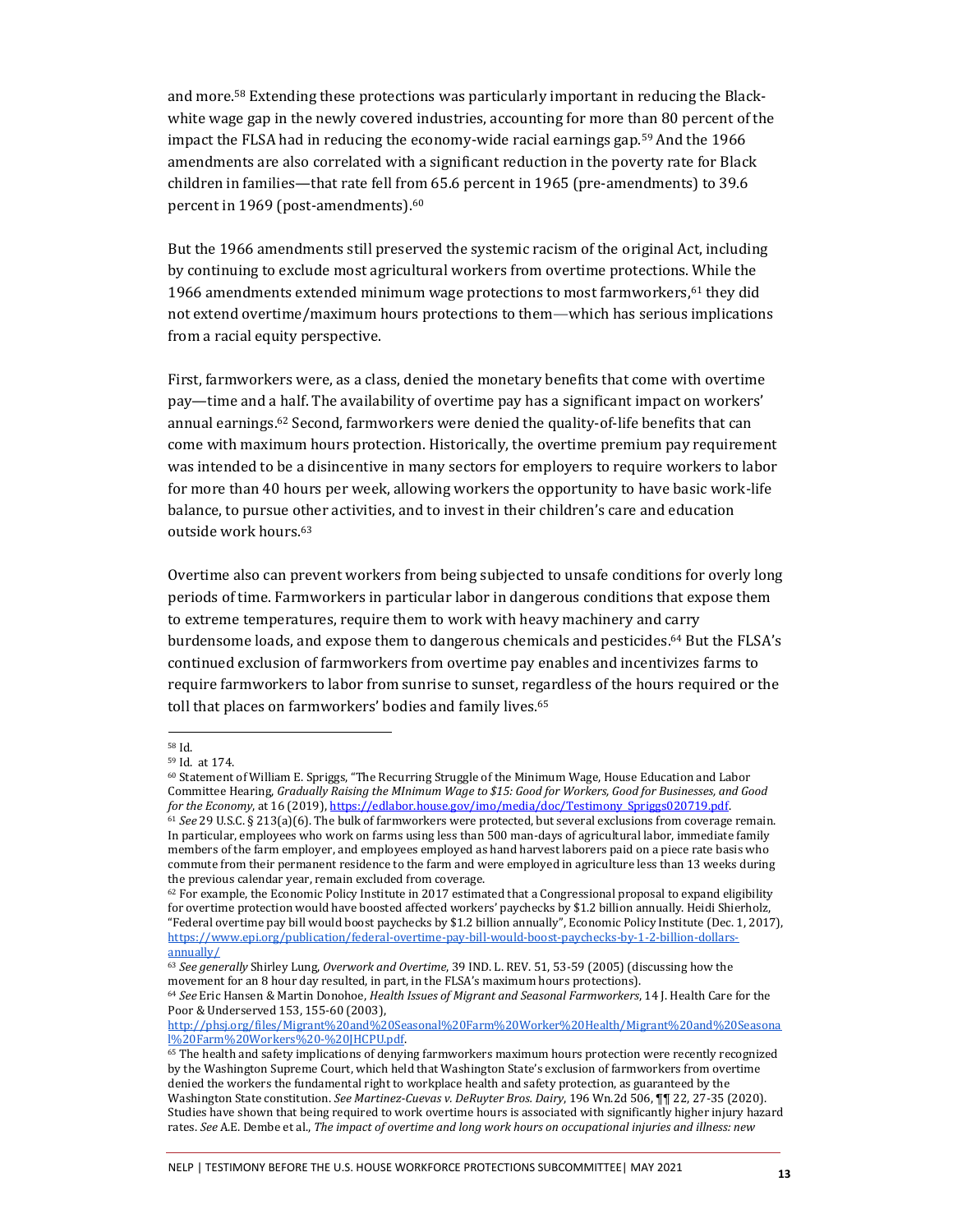Finally, by denying farmworkers maximum hours protection, farm employers were incentivized to maintain smaller workforces and work them for longer hours, rather than being encouraged to hire more workers—meaning fewer opportunities for other farmworkers to earn a living. In sum, the earnings benefits, the quality-of-life benefits, and the job-creation benefits afforded by overtime/maximum hours protection have been denied to millions of farmworkers of color for the past 55 years.

#### **2. The 1974 Amendments Contained Huge Exceptions That Allowed Continued Mistreatment of Black Domestic Workers and Other Domestic Workers of Color**

A powerful alliance of women's rights, civil rights, and labor finally convinced Congress to extend FLSA coverage to domestic workers in private household service in 1974. This was a significant victory, extending FLSA protections to approximately 1.5 million domestic service employees.<sup>66</sup>

But the 1974 amendments still preserved the systemic racism of the original Act, including by continuing to exclude significant categories of domestic workers from minimum wage and overtime protections.

Two categories of workers were completely excluded from both the Act's minimum wage and overtime protections: (1) "Casual" care workers providing babysitting services; and (2) Workers providing "companionship services for individuals who (because of age or infirmity) are unable to care for themselves." <sup>67</sup> Congress empowered the Department of Labor to define these terms. Over time, corporations exploited the "companionship" exemption to deny millions of domestic workers fair wages, particularly as the use of inhome elderly care services exploded in recent decades.<sup>68</sup> While the Department of Labor narrowed the scope of this exemption through regulations that took effect in 2015, so that third-party employers such as home care and staffing agencies can no longer take advantage of it, it is still available to individual household employers.<sup>69</sup>

In addition, live-in domestic workers were completely excluded from the Act's overtime/maximum protections.<sup>70</sup> This had serious racial equity implications, as hundreds of thousands of live-in domestic workers have been denied the earnings benefits, the qualityof-life benefits, and the job-creation benefits afforded by overtime/maximum hours protection, as discussed above with respect to farmworkers. But denying these protections to live-in domestic workers has especially pernicious implications because there is simply no boundary between home and work for these workers.

NELP | TESTIMONY BEFORE THE U.S. HOUSE WORKFORCE PROTECTIONS SUBCOMMITTEE| MAY 2021 **<sup>14</sup>**

*evidence from the United States*, 62 J. Occupational & Environmental Medicine 588 (2005), <https://oem.bmj.com/content/oemed/62/9/588.full.pdf>

<sup>66</sup> Congressional Research Service Memo, *Exemptions in the Fair Labor Standards Act: Agricultural, Domestic Service, and Tipped Workers* (Apr. 7, 2021), at 7 & n.13 (citing 1974 Bureau of Labor Statistics analysis). <sup>67</sup> 29 U.S.C. § 213(a)(15).

<sup>68</sup> *See* National Employment Law Project, "Federal minimum wage & overtime protections for home care workers", at 1, https://s27147.pcdn.co/wp-content/uploads/NELP-Fact-Sheet-Companionship-Rules-Reform.pdf (updated Sept. 2015).

<sup>69</sup> Id. at 1,3.

<sup>70</sup> 29 U.S.C. § 213(b)(21).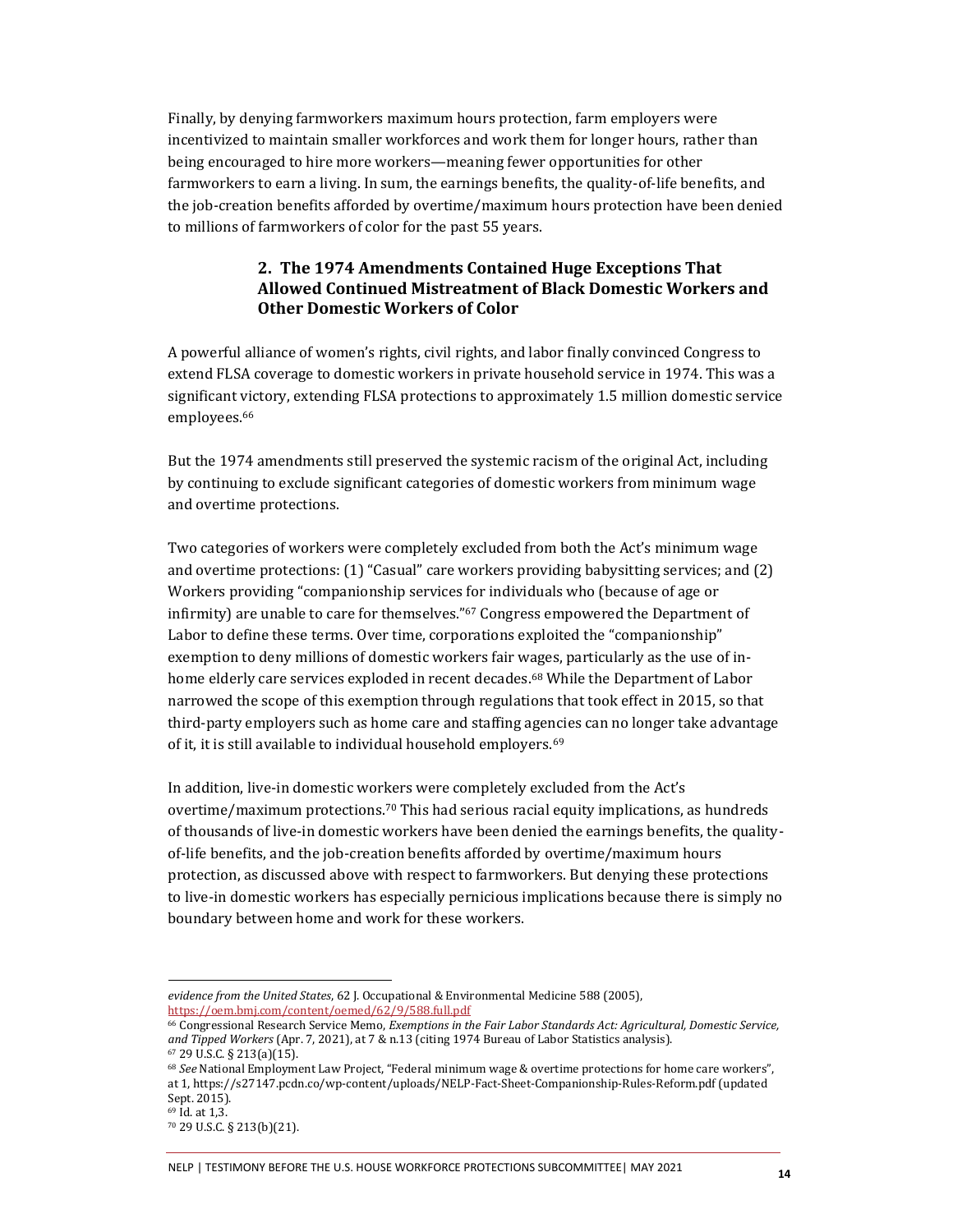Even more troublingly, the FLSA has allowed employers to deduct the cost of food and housing from live-in domestic workers' wages.<sup>71</sup> In sum, the employer's ability to compel round-the-clock labor, without any economic deterrent or the earning benefits of overtime protections, and to deduct food and housing expenses from workers' wages, makes live-in domestic workers particularly vulnerable to continued employer abuses.

**IV. The Effects of Racist FLSA Exclusions on Workers and Our Communities Today: Workers of Color Are Still Disproportionately Represented in Agricultural and Domestic Service, and Employers Continue to Pay Very Low Wages In These Sectors**

The proof of how the FLSA has reinforced structural racism in our economy is in the numbers. Black and Latinx workers and other workers of color continue to be very disproportionately represented in these sectors, and employers still pay very low wages for these jobs.

There are currently an estimated 2.5 to 3 million agricultural workers in the United States.<sup>72</sup> Recent demographic data from the National Agricultural Workers Survey (prepared for the U.S. Department of Labor) shows that only 24-25 percent of farmworkers interviewed were born in the United States, while the rest were foreign born.<sup>73</sup> 83% of all farmworkers were identified as Hispanic, and  $6\%$  were identified as Indigenous.<sup>74</sup> The vast majority ( $69\%$ ) were born in Mexico, and just over half  $(51%)$  had work authorization.<sup>75</sup> Incomes among farmworkers remain extremely low, with mean and median personal incomes ranging from  $$17,400-\$19,999.76$  Mean and median total family incomes ranged from \$20,000 to \$24,999, and 33% of farmworkers had family incomes below the poverty level.<sup>77</sup>

There are currently an estimated 2.2 million domestic workers in the United States working in private homes, including as house cleaners, nannies, child care workers, and home health aides.<sup>78</sup> The majority, 57.1%, are workers of color, with 21.7% Black workers, 29.1% Hispanic workers, and 6.3% Asian American/Pacific Islander workers.<sup>79</sup> Over one-third of domestic workers are foreign-born, and 20.3% are noncitizens.<sup>80</sup> And domestic work is still disproportionately done by women of color; 52.4% of domestic workers are Black, Hispanic, or AAPI women.<sup>81</sup> Moreover, domestic worker pay has been stagnant for decades and has

<sup>71</sup> 29 U.S.C. § 203(m)(1); *see also* U.S. Dep't of Labor, Wage & Hour Division, *Credit towards Wages under Section 3(m) Questions and Answers*, https://www.dol.gov/agencies/whd/direct-care/credit-wages/faq <sup>72</sup> National Center for Farmworker Health, *Facts About Agricultural Workers* (2018),

[http://www.ncfh.org/uploads/3/8/6/8/38685499/fs-facts\\_about\\_ag\\_workers\\_2018.pdf](http://www.ncfh.org/uploads/3/8/6/8/38685499/fs-facts_about_ag_workers_2018.pdf)

<sup>73</sup> Trish Hernandez & Susan Gabbard, JBS International, *Findings from the National Agricultural Workers Survey (NAWS) 2015-2016: A Demographic and Employment Profile of United States Farmworkers*, at i (Jan. 2018) [https://wdr.doleta.gov/research/FullText\\_Documents/ETAOP\\_2019-01\\_NAWS\\_Research\\_Report\\_13.pdf.](https://wdr.doleta.gov/research/FullText_Documents/ETAOP_2019-01_NAWS_Research_Report_13.pdf)

<sup>74</sup> Id. at i. <sup>75</sup> Id. at i.

<sup>76</sup> Id. at iii.

<sup>77</sup> Id. at iii.

<sup>78</sup> Julia Wolfe et al., Economic Policy Institute, "Domestic workers chartbook: A comprehensive look at the demographics, wages, benefits, and poverty rates of the professionals who care for our family members and clean our homes", at 4, Chart 1[, https://files.epi.org/pdf/194214.pdf.](https://files.epi.org/pdf/194214.pdf)

<sup>79</sup> Id. at 7-8 & Chart 3.

<sup>80</sup> Id. at 11-12 & Chart 5.

<sup>81</sup> Id. at 9-10 & Chart 4 Table 3 (Black, non-Hispanic women are 19.7%; Hispanic women are 27.2%, and Asian women are 5.5%).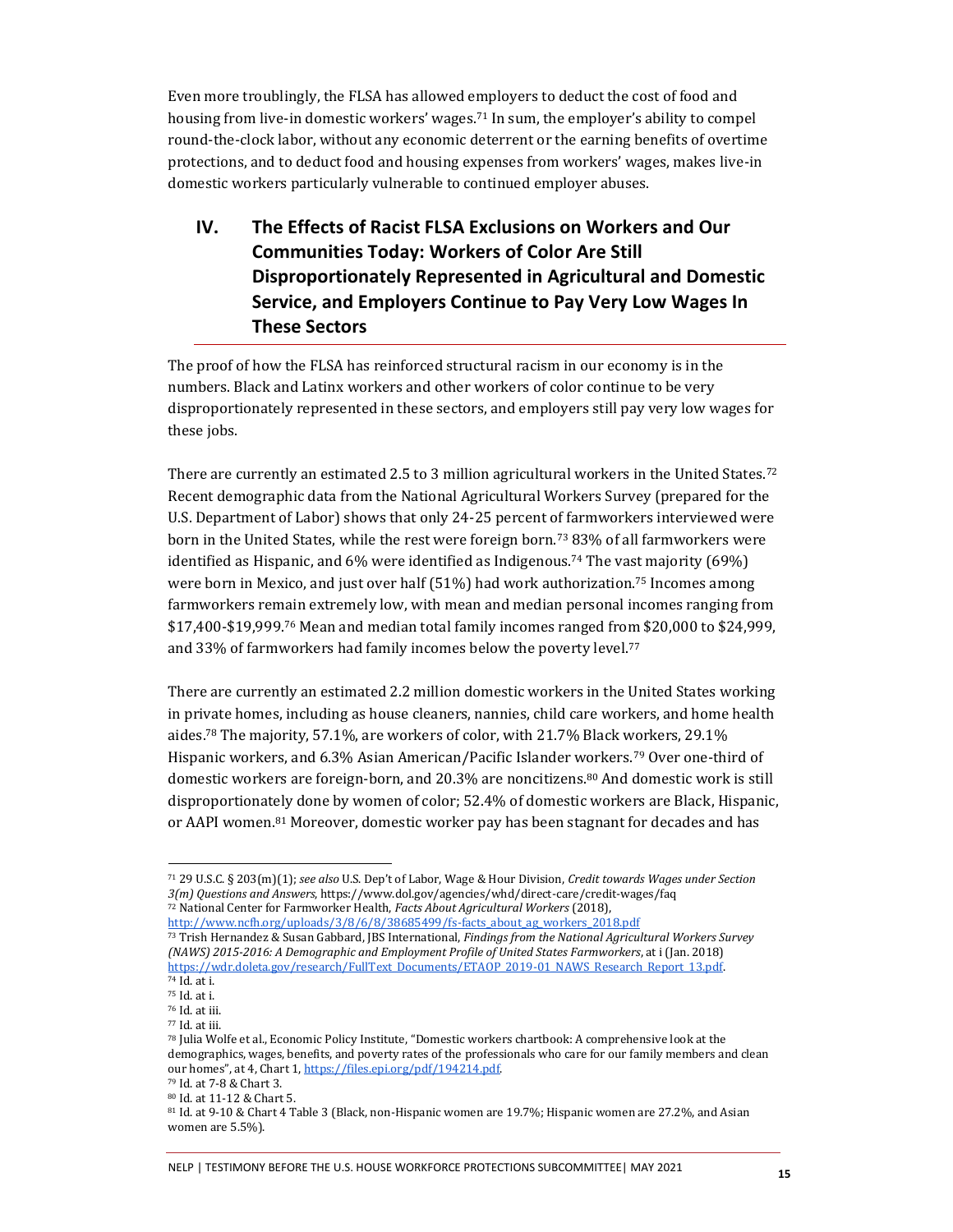lagged far behind the pay of all other workers; the median real hourly wage for domestic workers is currently \$12.01, compared with \$19.97 for all other workers.<sup>82</sup> The median annual earnings of domestic workers is  $$15,980$  per year.<sup>83</sup> 16.8 percent of domestic workers had family incomes below the poverty level, and 44.3% had incomes below the twice-poverty level.<sup>84</sup>

## **V. The Effects of Racist FLSA Exclusions on Workers and Our Communities Today: Precarity and Pay Discrimination for Tipped Workers**

#### **A. Tipping as a Legacy of Slavery**

The tipped minimum wage is a legacy of slavery—a practice that proliferated in the U.S. after Emancipation as a way to exploit recently freed Black people.

Tipping originated in Europe as early as the Tudor era. By the  $17<sup>th</sup>$  century, the custom of tipping had spread throughout Europe.<sup>85</sup> It was imported to the U.S. in the 1880's by Americans who had traveled to Europe and were eager to show off their familiarity with European customs.<sup>86</sup> The practice of tipping proliferated among the restaurant and hospitality industries, which "hired" newly freed Black people and used tipping as a way to subsidize the costs of employer payrolls.<sup>87</sup>

Initially, it was met with opposition from those who saw it as a relic of an Old World, feudal master-servant relationship. In a 1916 polemic against tipping, William R. Scott described tipping as the price "one American is willing to pay to induce another American to acknowledge inferiority".<sup>88</sup> This sense that those who took tips were inferior was compounded by racism in the way Black tipped workers were seen: As one Southern journalist reflected on his travels North in 1902: "I had never known any but Negro servants. Negroes take tips, of course; one expects that of them—it is a token of their inferiority. But to give money to a white man was embarrassing to me."89

This idea that Blackness was linked with inferiority and servitude, particularly in tipped work, was especially clear with the Pullman Company, which employed 6,500 porters—all Black—in 1915, making it the largest private sector employer of Black workers.<sup>90</sup> Founder

89 Nina Martyris, "When Tipping Was Considered Deeply Un-American," National Public Radio (November 30, 2015), [https://www.npr.org/sections/thesalt/2015/11/30/457125740/when-tipping-was-considered-deeply-un](https://www.npr.org/sections/thesalt/2015/11/30/457125740/when-tipping-was-considered-deeply-un-american)[american](https://www.npr.org/sections/thesalt/2015/11/30/457125740/when-tipping-was-considered-deeply-un-american)

<sup>82</sup> Id. at 17 & Chart 8.

<sup>83</sup> Id. at 25-26 & Chart 13.

<sup>84</sup> Id. at 29-30 & Chart 15. As EPI explains, the twice-poverty level is considered by poverty researchers to be a better measure of poverty given that poverty thresholds set in the 1960s have not evolved to reflect changing spares of spending on various necessities. Id.

<sup>85</sup> Kerry Segrave, Tipping: An American Social History of Gratuities (McFarland & Company 1998).

<sup>86</sup> Ofer H. Azar, *The history of tipping—from sixteenth-century England to United States in the 1910s*, The Journal of Socio-Economics. Vol. 33, Issue 6. Pgs. 745-764 (December 2004)

<sup>87</sup> "Pullman Porters Fight on Tipping," New York Times (July 23, 1928) p. 8. *See also supra* note 22 at 24 (noting that "[i]n the hotel business, the Negro is in demand in large cities as waiter, bellman, etc.")

<sup>88</sup> William R. Scott. The Itching Palm: A Study of the Habit of Tipping in America 38 (1916) ("Every tip given in the United States is a blow at our experiment in democracy.")

<sup>90</sup> *See supra* note 85 at pp.17-18.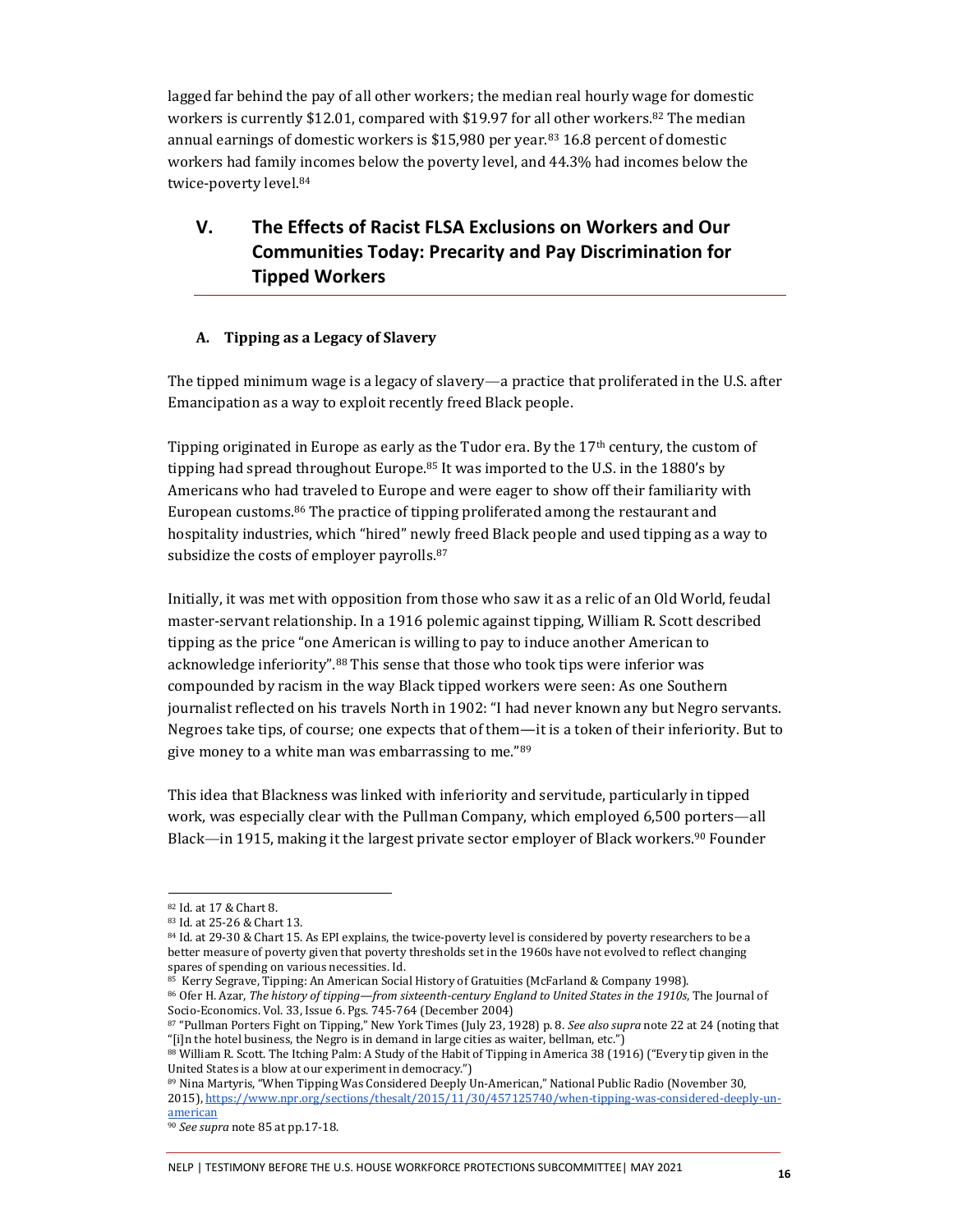George Pullman believed Black people were servants "by nature".<sup>91</sup> "[Pullman] recruited porters who would be courteous to his passengers while tending to their every need and desire… [a]ll were ordered to answer to the name 'George,' a custom from slavery days when slaves were called by their master's name."<sup>92</sup> This form of servitude, in the recollections of many porters, "resembled slavery."<sup>93</sup> Porters were dependent on their white patrons' tips for the majority of their income, meaning that they had to cater to every whim and demand for their survival:

> "The Pullman rule book allowed porters only three hours of sleep the first night out and none for the remaining days. Stationed in the men's smoker where they could be reached by sounding a buzzer, porters were expected to be at the beck and call of their wards at all hours of the night, standing by for any emergency and ensuring that their charges got off at the proper destination. Trying to sleep on the leather seats of the smoker, they were often awakened when passengers went to the bathroom or when those who had trouble sleeping merely wanted to talk. Their dependence on tips guaranteed continued obsequiousness."<sup>94</sup>

Thus, tipping kept Black people in an economically and socially subordinate position. And not surprisingly, the Pullman Company was one of the main lobbyists for using tips, recognizing the significant payroll cost savings it enjoyed from customers subsidizing workers' wages. One 1915 estimate found that if not for tips, Pullman would have had to pay workers \$60 per month instead of \$27.50, which would have cost the company an additional \$2.5 million annually.<sup>95</sup>

In 1900, a third of all Black workers were in domestic or personal service, including nearly half a million "servants and waiters"—the second largest category after laborers, and a much greater percentage than Black workers' percentage of the population.<sup>96</sup> As I have demonstrated, this labor stratification was a direct legacy of slavery that functioned to continue the exploitation of Black workers after Emancipation—with effects compounding into the present.

<sup>91</sup> *See* Bruce Nelson, *Review of Pullman Porters and the Rise of Protest Politics in Black America, 1925-1945*, Journal of Interdisciplinary History, vol. 34 no. 1 (2003), p. 110-112, at p.111, *citing* Beth Tompkins Bates*,* Pullman Porters and the Rise of Protest Politics in Black America, 1925-1945 (Chapel Hill, University of North Carolina Press, 2001). <sup>92</sup> Arthur C. McWatt "'A Greater Victory': The Brotherhood of Sleeping Car Porters in St. Paul.," Minnesota History, vol. 55, no. 5, 1997, pp. 202–216, [www.jstor.org/stable/20188023.](http://www.jstor.org/stable/20188023) 

<sup>93</sup> *See supra* note 91.

<sup>94</sup> *See supra* note 92.

<sup>95</sup> *See supra* note 85 at 17.

<sup>96</sup> *See supra* note 22 at 20-21. Specifically, in the 1900 census, "[t]here were 11,356 janitors and sextons; 545,980 laborers, 220,105 launderes and laundresses; 465,787 waiters and servers; 9,681 soldiers, sailors and marines; 2,994 watchmen, policemen and firemen; and 6,070 in other branches of domestic and personal service." Id.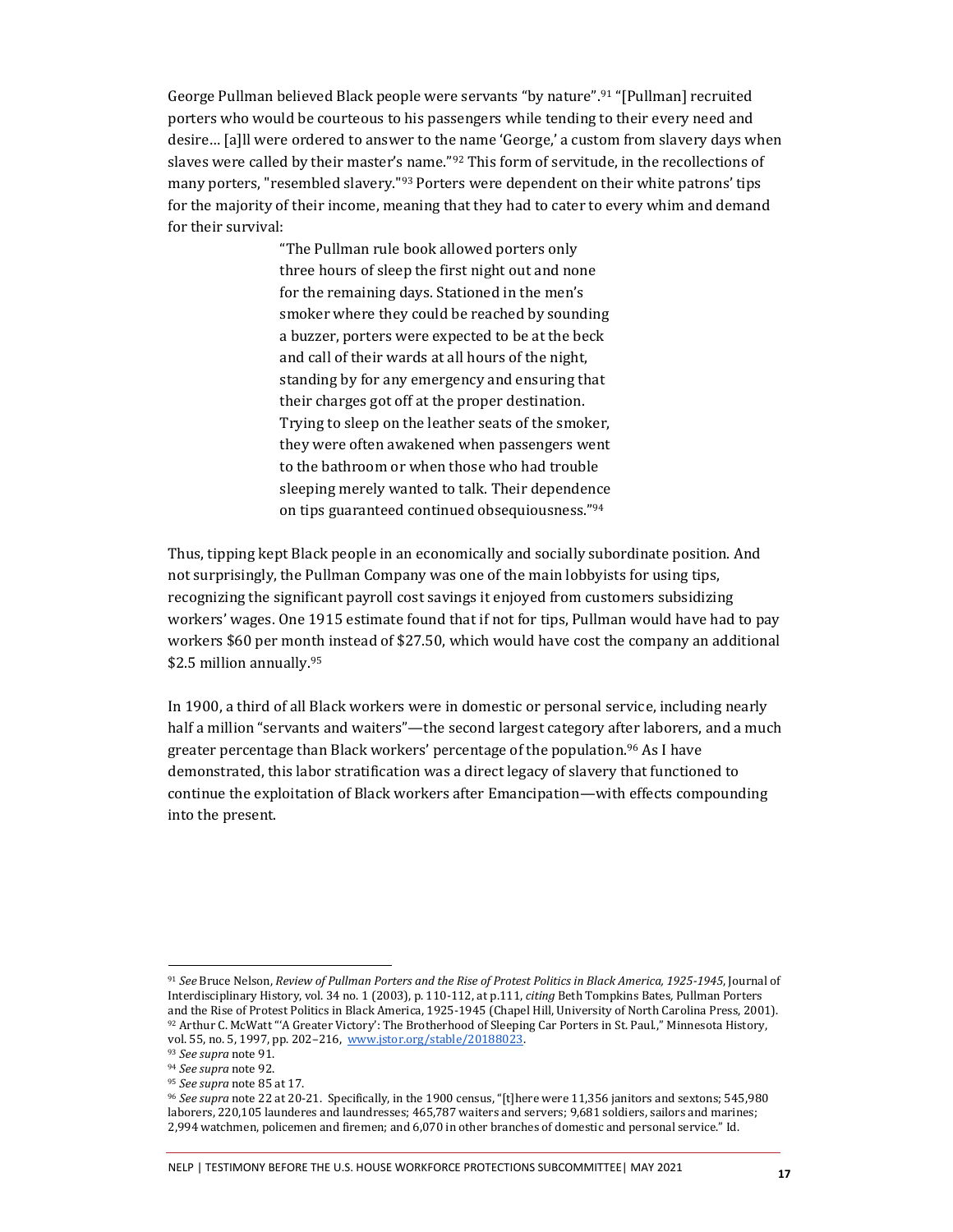#### **B. How the FLSA Excluded Tipped Workers**

When FLSA was first adopted, workers in most tipped occupations were excluded entirely from its protections, as the statute's initial scope of coverage excluded industries with significant numbers of tipped workers.<sup>97</sup>

The FLSA also did not include provisions for the treatment of tips where workers would be covered under its minimum wage provisions. Shortly after Congress adopted the FLSA, the Supreme Court decided *Williams v. Jacksonville Terminal Co.*<sup>98</sup> At issue was whether a railroad employer had to pay "red cap" employees a fixed minimum hourly wage irrespective of tips received. The Court held that while employees must "receive a compensation at least as great as that fixed by the Act," it "left [the employer] free, in so far as the Act [is] concerned, to work out the compensation problem his own way." <sup>99</sup> Under this reasoning then, an employee could receive 100% of the required minimum wage from tips alone, without an employer obligation to directly pay any wage.

The 1966 FLSA amendment expanded minimum wage protections to many previously excluded sectors of the economy, including hotels and restaurants,<sup>100</sup> where the majority of tipped workers are employed. Congress also created the FLSA's tip credit in 1966 by amending the definition of "wage" in section  $3(m)$  of the FLSA to provide employers with a tip credit (initially set at 50 percent of the full minimum wage).<sup>101</sup> The "tip credit" is the amount from employee tips that an employer may count against his requirement to pay the full minimum wage. While an improvement to the original 1938 statute, the 1966 expansion nonetheless fell short of equal treatment for tipped workers, as the cash wage was set at just 50 percent of the full minimum wage, with tips still expected to make up the difference between the cash wage and the full minimum wage.

Thirty years later, under another round of amendments, the tipped wage was frozen at \$2.13 an hour, where it remains today. These 1996 amendments set the cash wage at \$2.13 an hour (rather than defining the tip credit as a percentage of the full minimum wage). <sup>102</sup> This move delinked the tipped wage from the full minimum wage, leaving tipped workers behind as the full minimum wage has been incrementally increased over the years. Today, the tipped cash wage is the equivalent of less than 30 percent of the full federal minimum wage of \$7.25.

<sup>97</sup> *See supra* note 57 at 13. (explaining the expansion of coverage under the 1966 amendments to the FLSA: "[t]he 1938 Fair Labor Standards Act introduced the federal minimum wage in manufacturing, transportation, communication, wholesale trade, finance, insurance and real estate, mining, forestry, and fishing. In 1950, the federal minimum wage was expanded to the air transport industry. In 1961, the minimum wage coverage was extended to all employees of retail trade enterprises with sales over \$1 million and to construction enterprises with sales over \$350,000. In 1967, the minimum wage was extended to agriculture, restaurants, hotels, schools, hospitals, nursing homes, and other services.")

<sup>98</sup> *Williams v. Jacksonville Terminal Co.*, 315 U.S. 386 (1942).

<sup>99</sup> Id. at 408.

<sup>100</sup> *See supra* note 57 at 13.

<sup>101</sup> Public Law 89-601, §101(a), 80 Stat. 830 (1966).

<sup>102</sup> Public Law 104-188, § 1112, 110 Stat. 1759 (1996). \$2.13 is the equivalent of 50 percent of the full \$4.25 minimum wage from 1991, which was the effective rate prior to increases in the full minimum wage in 1996 and 1997, to \$4.75 and \$5.15, respectively.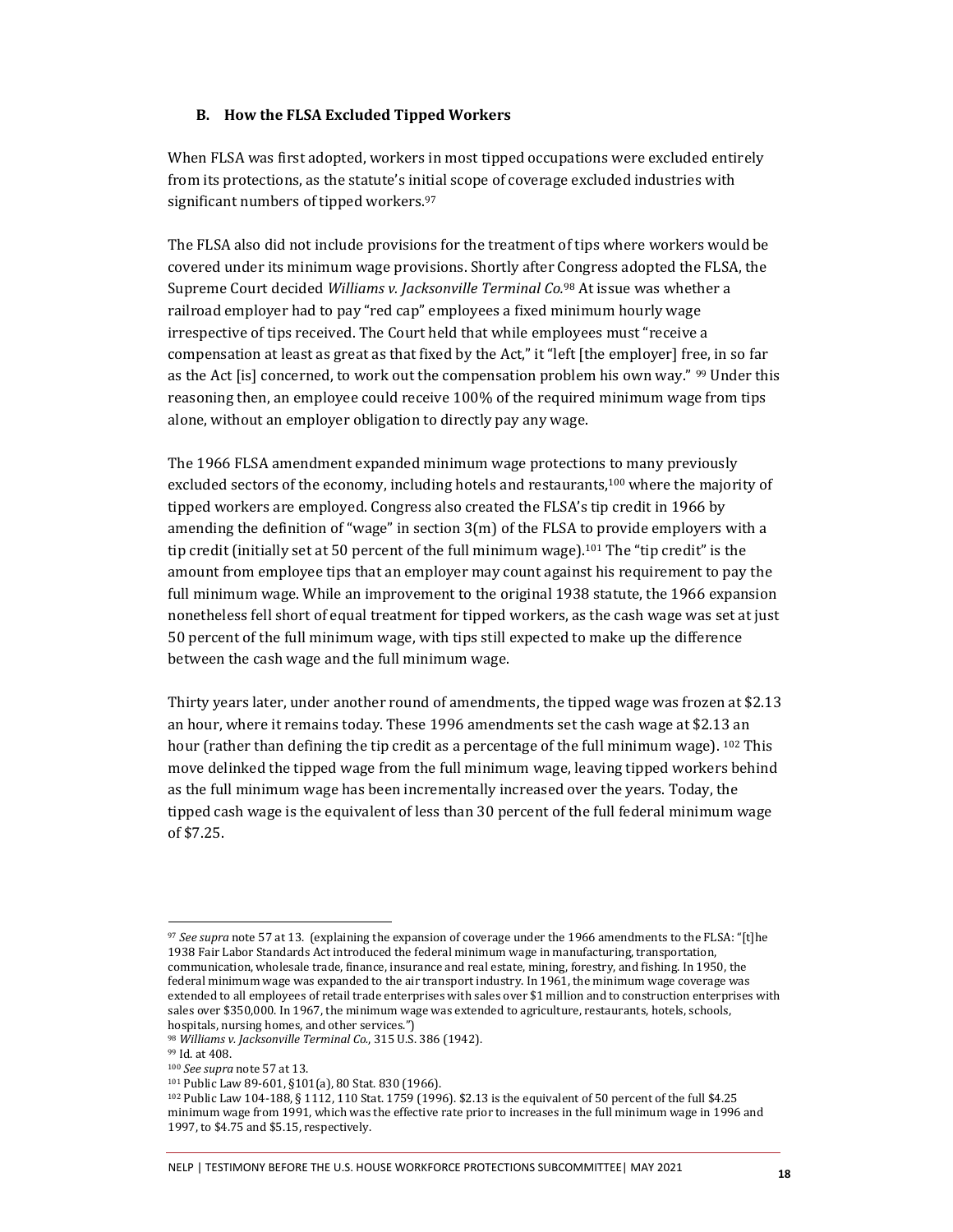## **C. Tipped Workers Today**

Under the FLSA, a tipped worker is one who "customarily and regularly" receives more than \$30 per month in tips (an amount that has been unchanged since 1977).<sup>103</sup> Although the law does not classify any specific occupation as a tipped occupation, certain jobs rely heavily on tips and are therefore considered "customarily" or "predominantly" tipped occupations. Table 1 below lists these occupations, along with their median wages inclusive of cash wage and tips. Tipped occupations are most heavily concentrated in the food services and drinking places subsector, where most restaurant servers and bartenders are employed.

| Occupation                                                                                                                                                                               | <b>Employment</b> | <b>10th Percentile</b> | <b>Median Wage</b> |
|------------------------------------------------------------------------------------------------------------------------------------------------------------------------------------------|-------------------|------------------------|--------------------|
|                                                                                                                                                                                          |                   | <b>Wage</b>            |                    |
| Baggage porters, bellhops, and                                                                                                                                                           | 28,440            | \$9.15                 | \$13.00            |
| concierges                                                                                                                                                                               |                   |                        |                    |
| <b>Barbers</b>                                                                                                                                                                           | 14,880            | \$10.48                | \$15.61            |
| <b>Bartenders</b>                                                                                                                                                                        | 486,720           | \$8.63                 | \$12.00            |
| Cleaners of vehicles and equipment                                                                                                                                                       | 341,660           | \$9.52                 | \$13.29            |
| Dining room and cafeteria attendants<br>and bartender helpers                                                                                                                            | 374,940           | \$8.78                 | \$12.03            |
| Food servers, non-restaurant                                                                                                                                                             | 254,650           | \$9.30                 | \$12.46            |
| Hairdressers, stylists, and<br>cosmetologists                                                                                                                                            | 302,410           | \$9.06                 | \$13.16            |
| Hosts and hostesses, restaurant,<br>lounge, and coffee shop                                                                                                                              | 316,700           | \$8.55                 | \$11.48            |
| Manicurists and pedicurists                                                                                                                                                              | 73,010            | \$9.79                 | \$13.40            |
| Massage therapists                                                                                                                                                                       | 85,040            | \$10.86                | \$20.97            |
| Parking attendants                                                                                                                                                                       | 123,790           | \$9.48                 | \$13.02            |
| Shampooers                                                                                                                                                                               | 8,310             | \$8.92                 | \$11.63            |
| Skin care specialists                                                                                                                                                                    | 46,640            | \$10.99                | \$17.55            |
| Passenger vehicle drivers, except bus                                                                                                                                                    | 599,980           | \$9.53                 | \$15.54            |
| drivers, transit and intercity<br>Waiters and waitresses                                                                                                                                 |                   | \$8.42                 | \$11.42            |
|                                                                                                                                                                                          | 1,944,240         |                        |                    |
| Source: List of occupations from Table A2, Sylvia Allegretto and David Cooper, Twenty-Three Years and Still                                                                              |                   |                        |                    |
| Waiting for Change, University of California and Economic Policy Institute, July 10, 2014,                                                                                               |                   |                        |                    |
| https://www.epi.org/publication/waiting-for-change-tipped-minimum-wage/; and endnote 1, Restaurant                                                                                       |                   |                        |                    |
| Opportunities Center United, Better Wages, Better Tips: Restaurants Flourish with One Fair Wage,                                                                                         |                   |                        |                    |
| https://chapters.rocunited.org/wp-content/uploads/2018/02/OneFairWage W.pdf.<br>Employment and wage data from U.S. Bureau of Labor Statistics, May 2020 National Occupational Employment |                   |                        |                    |
| and Wage Estimates, https://www.bls.gov/oes/current/oes_nat.htm                                                                                                                          |                   |                        |                    |

### **TABLE 1: Customarily or Predominantly Tipped Occupations in the U.S.**

According to recent analysis by the Economic Policy Institute (EPI), there are 3.1 million tipped workers throughout the country who earn a cash wage below the full minimum wage.

<sup>103</sup> 29 U.S.C §203(t). In 1977, the FLSA was amended to increase the monthly tip amount from \$20 to \$30. See Pub. Law 95-151 §3a.

NELP | TESTIMONY BEFORE THE U.S. HOUSE WORKFORCE PROTECTIONS SUBCOMMITTEE| MAY 2021 **<sup>19</sup>**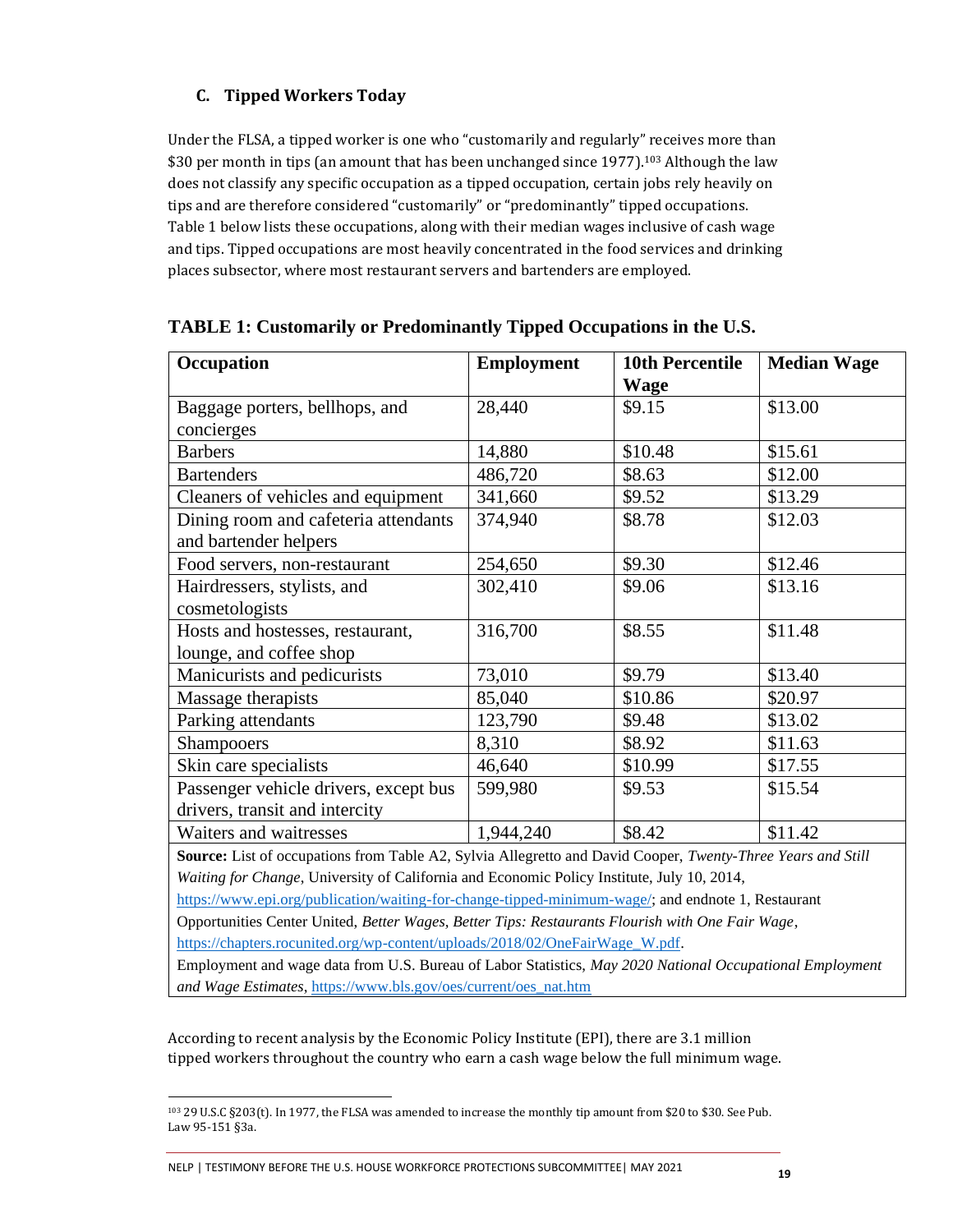Of these, 1.3 million earn a cash wage of \$2.13 per hour, and the rest earn a cash wage higher than \$2.13 but lower than the full state minimum wage. $104$ 

Women make up 68 percent of tipped workers<sup>105</sup> in key tipped industries—far above their share of the overall workforce. The average age of tipped workers is 35, and many of them (1 in 3) are parents to one or more dependent children.<sup>106</sup>

## **D. The Tipped Wage Puts Workers at Greater Risk for Poverty and Exploitation**

Tipped work is precarious work. Tipped workers' take-home pay fluctuates widely depending on the seasons, the weather, the shift they are given, and the generosity of customers.<sup>107</sup> Tipped work is also underpaid work. As Table 1 shows, the median wage for most tipped occupations falls below \$15 per hour, with some workers on the lower end of the wage distribution earning as little as \$8.42. In fact, prior to the pandemic, eight out of the 15 lowest paid occupations were restaurant jobs. Of these, seven were tipped.<sup>108</sup>

Low pay puts workers and their families at risk of poverty.<sup>109</sup> It should come as no surprise, then, that tipped workers are more likely to live in poverty than non-tipped workers, since in all but seven states in the country, employers are allowed to pay tipped workers a cash wage below the full state minimum wage, with the expectation that customer tips will bring these workers up to or above the full minimum wage. As Table 1 shows, most tipped workers are typically paid a total hourly wage (cash wage plus tips) of less than \$15.

According to a 2014 analysis by the University of California and the Economic Policy Institute (EPI), nationwide tipped workers have a poverty rate that is nearly twice that of non-tipped workers. While the poverty rate for non-tipped workers was 6.5% during the period analyzed (2010–2012), the poverty rate of tipped workers was 12.8%—6.3 percentage points higher. Restaurant servers and bartenders, who comprise the largest share of all tipped workers, had an even higher poverty rate of 14.9 percent.<sup>110</sup> But there is a significant difference in tipped worker poverty rates in states with a lower tipped wage and "one fair wage" states where tipped workers are guaranteed the full minimum wage as their cash wage. According to a 2021 analysis by EPI, between 2017 and 2019, servers and bartenders had a poverty rate of 13.3 percent in states with a \$2.13 tipped

<sup>104</sup> Economic Policy Institute and National Employment Law Project, "Why the U.S. Needs a \$15 Minimum Wage", January 26, 2021, https://www.epi.org/publication/why-america-needs-a-15-minimum-wage/.

<sup>105</sup> Justin Schweitzer, "Ending the Tipped Minimum Wage Will Reduce Poverty and Inequality", Center for American Progress, March 30, 2021[, https://cdn.americanprogress.org/content/uploads/2021/03/29133657/Ending-](https://cdn.americanprogress.org/content/uploads/2021/03/29133657/Ending-Tipped-Minimum-Wage1.pdf)[Tipped-Minimum-Wage1.pdf.](https://cdn.americanprogress.org/content/uploads/2021/03/29133657/Ending-Tipped-Minimum-Wage1.pdf)

 $106$  Id.

<sup>107</sup> Restaurant Opportunities Center United, *Behind the Kitchen Door: Promise and Denial in Boston's Growing Restaurant Industry*, October 2016[, https://chapters.rocunited.org/wp](https://chapters.rocunited.org/wp-content/uploads/2016/11/BKD_Boston_Report_W.pdf)[content/uploads/2016/11/BKD\\_Boston\\_Report\\_W.pdf.](https://chapters.rocunited.org/wp-content/uploads/2016/11/BKD_Boston_Report_W.pdf)

<sup>108</sup> One Fair Wage and the UC Berkeley Food Labor Research Center, *Locked Out by Low Wages: Service Workers' Challenges with Accessing Unemployment Insurance During COVID-19*, May 2020[, https://onefairwage.site//wp](https://onefairwage.site/wp-content/uploads/2020/11/OFW_LockedOut_UI_COVID-19_-FINALUPDATE.pdf)content/uploads/2020/11/OFW\_LockedOut\_UI\_COVID-19\_-FINALUPDATE.pdf.

<sup>109</sup> Ken Jacobs et al., *The High Public Cost of Low Wages*, UC Berkeley Center for Labor Research and Education, April 2015[, https://laborcenter.berkeley.edu/the-high-public-cost-of-low-wages/.](https://laborcenter.berkeley.edu/the-high-public-cost-of-low-wages/)

<sup>110</sup> Sylvia Allegretto and David Cooper, *Twenty-Three Years and Still Waiting for Change*, University of California and Economic Policy Institute, July 10, 2014[, https://www.epi.org/publication/waiting-for-change-tipped-minimum](https://www.epi.org/publication/waiting-for-change-tipped-minimum-wage/)[wage/](https://www.epi.org/publication/waiting-for-change-tipped-minimum-wage/)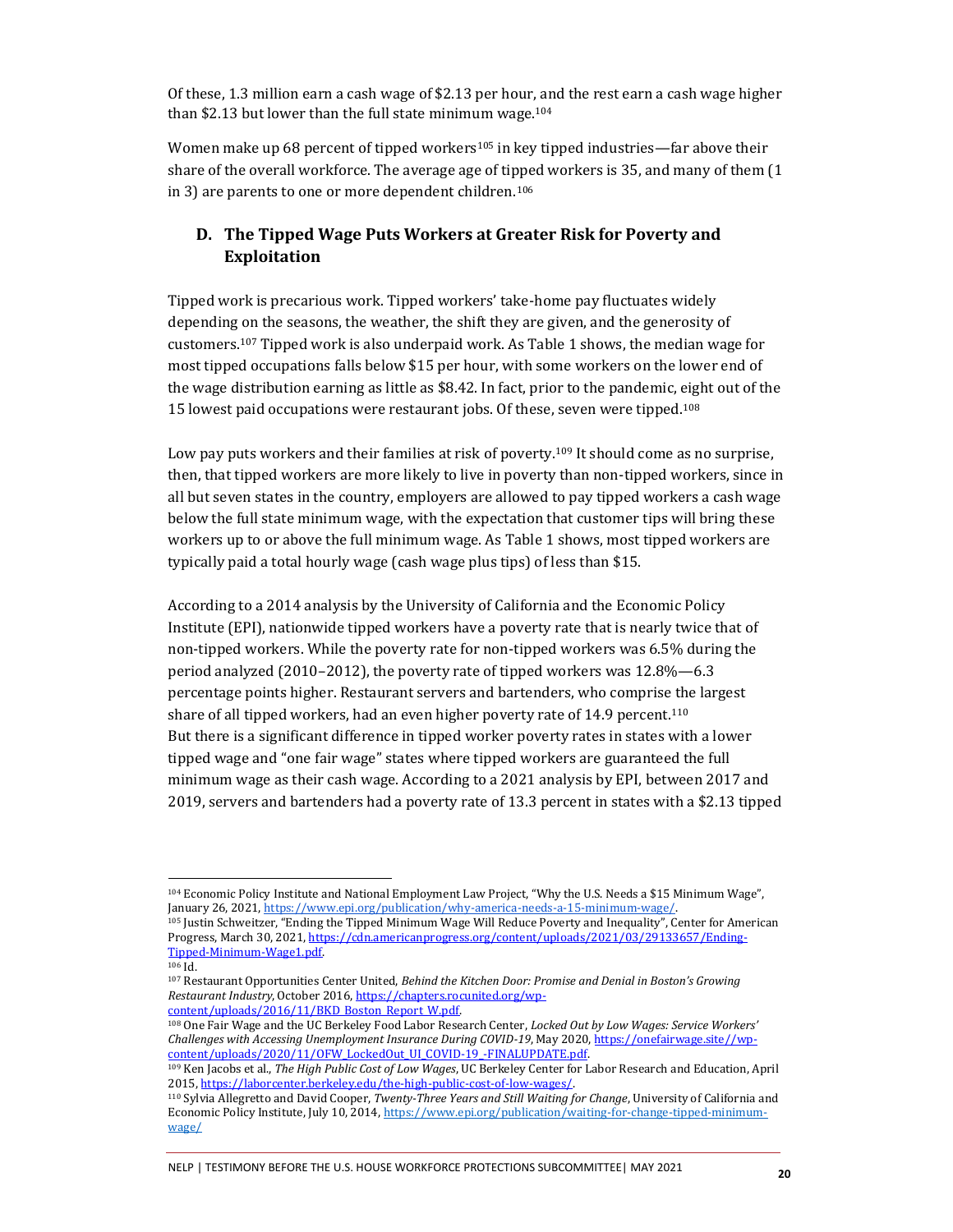wage. But in one fair wage states, their poverty rate was substantially lower: 7.7 percent,<sup>111</sup> or 42 percent lower.<sup>112</sup>

The tipped wage also contributes to the gender and racial wage gaps. Researchers attribute at least some of the pay gaps to occupational segregation, such as the overrepresentation of women and workers of color in underpaid occupations, including tipped jobs.<sup>113</sup> Women in the overall workforce earn just 82 cents for every dollar men make, a gap that reduces women's annual median earnings by over \$10,000.<sup>114</sup> This gap and its impact on women's incomes is much greater for women of color: Black, Native Hawaiian, and Pacific Islander women earn 63 cents for every dollar that white non-Hispanic men earn; Native American women earn 60 cents; and Latinas just 55 cents.<sup>115</sup>

However, the gender wage gap is significantly smaller in one fair wage states, where tipped workers are guaranteed the full minimum wage as their cash wage. Per analysis by the National Women's Law Center, in these states, the wage gap shrinks by one-third: Women's earnings increase from 82 cents for every dollar a man makes to 85 cents. Conversely, the wage gap widens significantly in states with a \$2.13 tipped wage, where women earn on average just 78 cents for every dollar their male counterparts earn.<sup>116</sup> These figures illustrate the impact of the tipped wage on the gender wage gap.

Tipped work also reproduces the structural racism of our society and reinforces racist practices. Recent analysis by the Center for American progress finds that workers of color make up 48 percent of workers in key tipped industries, far above their share of the overall workforce.117A 2020 report by the University of California finds that restaurant workers of color in tipped occupations are concentrated in casual full-service restaurants, such as Denny's, Olive Garden, and Applebee's, and significantly underrepresented in fine dining restaurants where tips and earnings are significantly higher.<sup>118</sup> Within fine dining establishments, workers of color, especially women, are further segregated into positions that underpay them and come with lower tips, such as host and hostesses, baristas, barbacks, runners, and bussers.<sup>119</sup>

The University of California report also finds that the barriers that workers of color face to entry into fine dining restaurants start early in the process: White applicants are more likely to receive favorable treatment during the interview process and are 27 percent more likely

[https://www.aauw.org/app/uploads/2020/12/SimpleTruth\\_2.1.pdf](https://www.aauw.org/app/uploads/2020/12/SimpleTruth_2.1.pdf); National Women's Law Center, "One Fair Wage: Women Fare Better in States with Equal Treatment for Tipped Workers", February 2021,

NELP | TESTIMONY BEFORE THE U.S. HOUSE WORKFORCE PROTECTIONS SUBCOMMITTEE| MAY 2021 **<sup>21</sup>**

<sup>111</sup> *See supra* note 104.

<sup>112</sup> These findings are in line with the earlier 2014 University of California and EPI analysis, which had found that in states with a \$2.13 tipped wage, the poverty rate for non-tipped workers was 7.0 percent between 2010 and 2012, while for tipped workers the poverty rate jumped to more than twice that rate: 14.5 percent. *See supra* note 110. <sup>113</sup> *See* AAUW, The Simple Truth About the Gender Wage Gap: 2020 Update,

[https://nwlc.org/wp-content/uploads/2021/02/OFW-Factsheet-2021-v2.pdf;](https://nwlc.org/wp-content/uploads/2021/02/OFW-Factsheet-2021-v2.pdf) Lily Roberts and Galen Hendricks, "Short-Changed: How Tipped Work Exacerbates the Pay Gap for Latinas", Center for American Progress, November 20, 2019[, https://www.americanprogress.org/issues/economy/news/2019/11/20/477637/short-changed](https://www.americanprogress.org/issues/economy/news/2019/11/20/477637/short-changed-tipped-work-exacerbates-pay-gap-latinas/)[tipped-work-exacerbates-pay-gap-latinas/.](https://www.americanprogress.org/issues/economy/news/2019/11/20/477637/short-changed-tipped-work-exacerbates-pay-gap-latinas/) 

<sup>114</sup> National Women's Law Center, "The Wage Gap: The Who, How, Why, and What to Do", October 2020, [https://nwlc.org/wp-content/uploads/2019/09/Wage-Gap-Who-how.pdf.](https://nwlc.org/wp-content/uploads/2019/09/Wage-Gap-Who-how.pdf)  $\frac{115}{115}$  Id.

<sup>116</sup> Id.

<sup>117</sup> *See supra* note 105.

<sup>118</sup> One Fair Wage and the UC Berkeley Food Labor Research Center, *A Persistent Legacy of Slavery*, August 2020, [https://onefairwage.site//wp-content/uploads/2020/11/OFW\\_LegacyOfSlavery\\_USA-1.pdf.](https://onefairwage.site/wp-content/uploads/2020/11/OFW_LegacyOfSlavery_USA-1.pdf)  $119$  Id.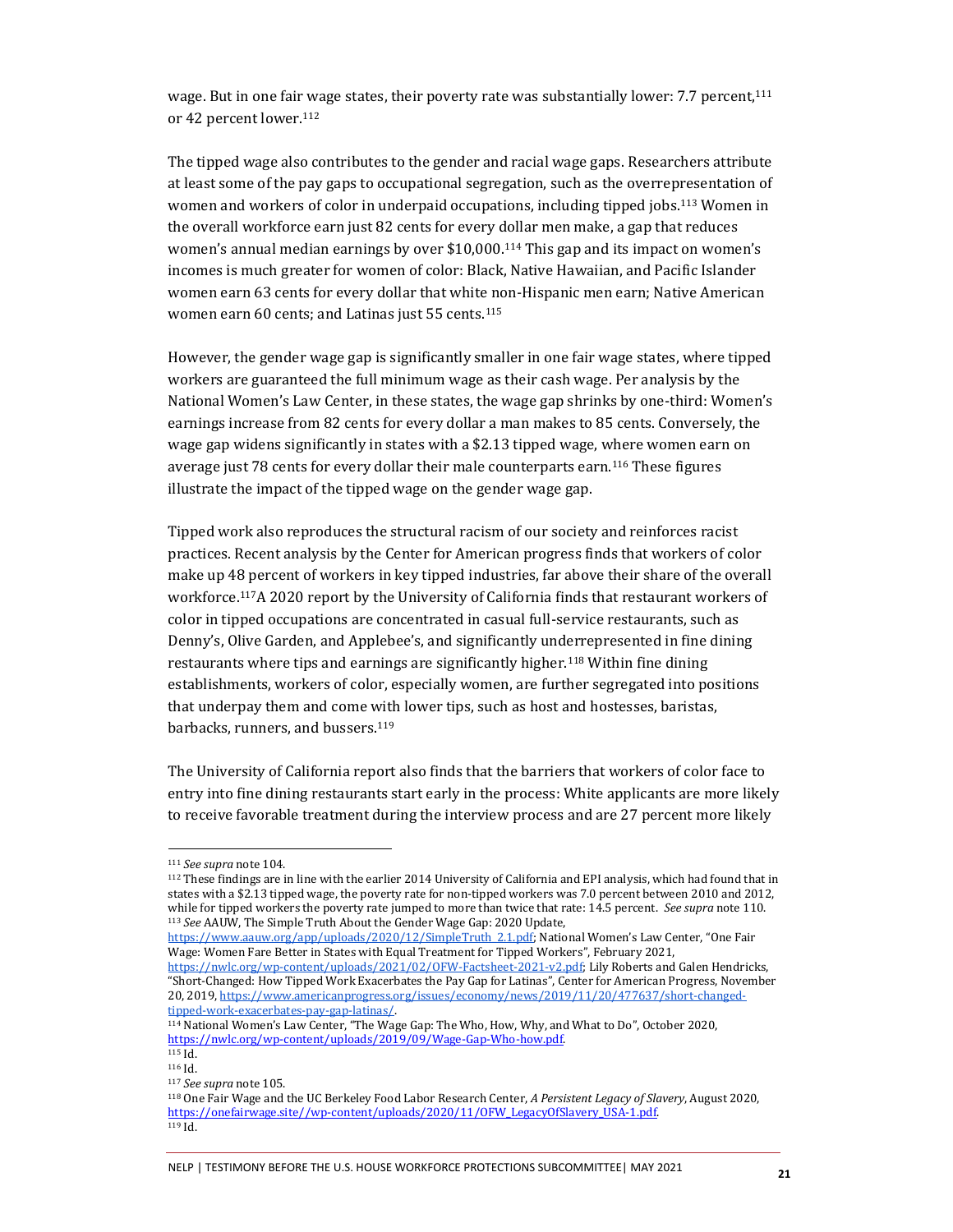to be offered a job.<sup>120</sup> Further, the report finds that white customers are significantly more likely to show an unconscious preference for white people.<sup>121</sup>

These findings are consistent with other analyses on the pervasiveness of racial discrimination in tipped occupations: Research from Cornell University shows that Black restaurant waitstaff receive less in tips than white staff, and that the *perception* of the quality of service also negatively affects Black tipped workers.<sup>122</sup> Separate research published in the Yale Law Journal made similar observations of tipping discrimination affecting Black taxi drivers.<sup>123</sup>

#### **E. The Tipped Wage is Difficult to Monitor and Enforce, and Often Leads to FLSA Violations**

Where a lower tipped cash wage exists, as is the case at the federal level and in 43 states in the country, minimum wage laws require that employers make up the difference between the cash wage and the full minimum wage by ("topping up") if tipped workers' total hourly earnings (cash wage plus tips) do not bring them to the full minimum wage. However, for various reasons, ranging from the complexity of the law, to the manner of tipping (cash vs. credit card), compliance is difficult to monitor and enforce, oftentimes resulting in FLSA violations.

Tipped workers are at significant risk for wage theft. Unscrupulous employers have an opportunity to misappropriate a portion of their workers' income—and in fact, many do. A 2009 detailed report by the National Employment Law Project and researchers at academic institutions found that a significant share of tipped workers (12 percent) had experienced wage theft related to stolen tips.<sup>124</sup> A 2017 study by the Economic Policy Institute found that wage theft is more likely to occur in bars and restaurants,<sup>125</sup> where the majority of tipped workers are employed.

The complexity of the tipped wage also poses significant problems for enforcement. While employers are required to top up tipped workers whose tips are not enough to bring them up to the full minimum wage, many employers do not maintain accurate and complete records of tips earned by their tipped employees, as required by law.<sup>126</sup> A 2014 report by the Department of Labor found that the lower tipped wage also facilitates other related violations, such as "failing to pay the full minimum wage when tipped employees are asked

<sup>123</sup> Ian Ayres et al., *To Insure Prejudice: Racial Disparities in Taxicab Tipping*, 114 Yale L. J. 1613 (2003). <sup>124</sup> Annette Bernhardt et al., *Broken Laws, Unprotected Workers*, Center for Urban Economic Development, National

Employment Law Project and UCLA Institute for Research on Labor and Employment, 2009, [https://s27147.pcdn.co/wp-content/uploads/2015/03/BrokenLawsReport2009.pdf.](https://s27147.pcdn.co/wp-content/uploads/2015/03/BrokenLawsReport2009.pdf)

<sup>125</sup> David Cooper and Teresa Kroeger, *Employers Steal Billions from Workers' Paychecks Each Year*, May 10, 2017, [https://www.epi.org/publication/employers-steal-billions-from-workers-paychecks-each-year/.](https://www.epi.org/publication/employers-steal-billions-from-workers-paychecks-each-year/) See also David Weil, *Improving Workplace Conditions through Strategic Enforcement: A Report to the Wage and Hour Division*, Boston University, May 2010[, https://www.dol.gov/whd/resources/strategicEnforcement.pdf.](https://www.dol.gov/whd/resources/strategicEnforcement.pdf)

<sup>120</sup> Id.

<sup>121</sup> Id.

<sup>122</sup> Michael Lynn et al., *Consumer Racial Discrimination in Tipping: A Replication and Extension*, Cornell University and Mississippi College, 2008,

https://ecommons.cornell.edu/bitstream/handle/1813/71558/Lynn18 Consumer Racial Discrimination in Tippi [ng.pdf.](https://ecommons.cornell.edu/bitstream/handle/1813/71558/Lynn18_Consumer_Racial_Discrimination_in_Tipping.pdf)

<sup>126</sup> U.S. White House, *The Impact of Raising the Minimum Wage on Women and the Importance of Ensuring a Robust Tipped Minimum Wage*, March 2014,

[https://obamawhitehouse.archives.gov/sites/default/files/docs/20140325minimumwageandwomenreportfinal.p](https://obamawhitehouse.archives.gov/sites/default/files/docs/20140325minimumwageandwomenreportfinal.pdf) [df.](https://obamawhitehouse.archives.gov/sites/default/files/docs/20140325minimumwageandwomenreportfinal.pdf)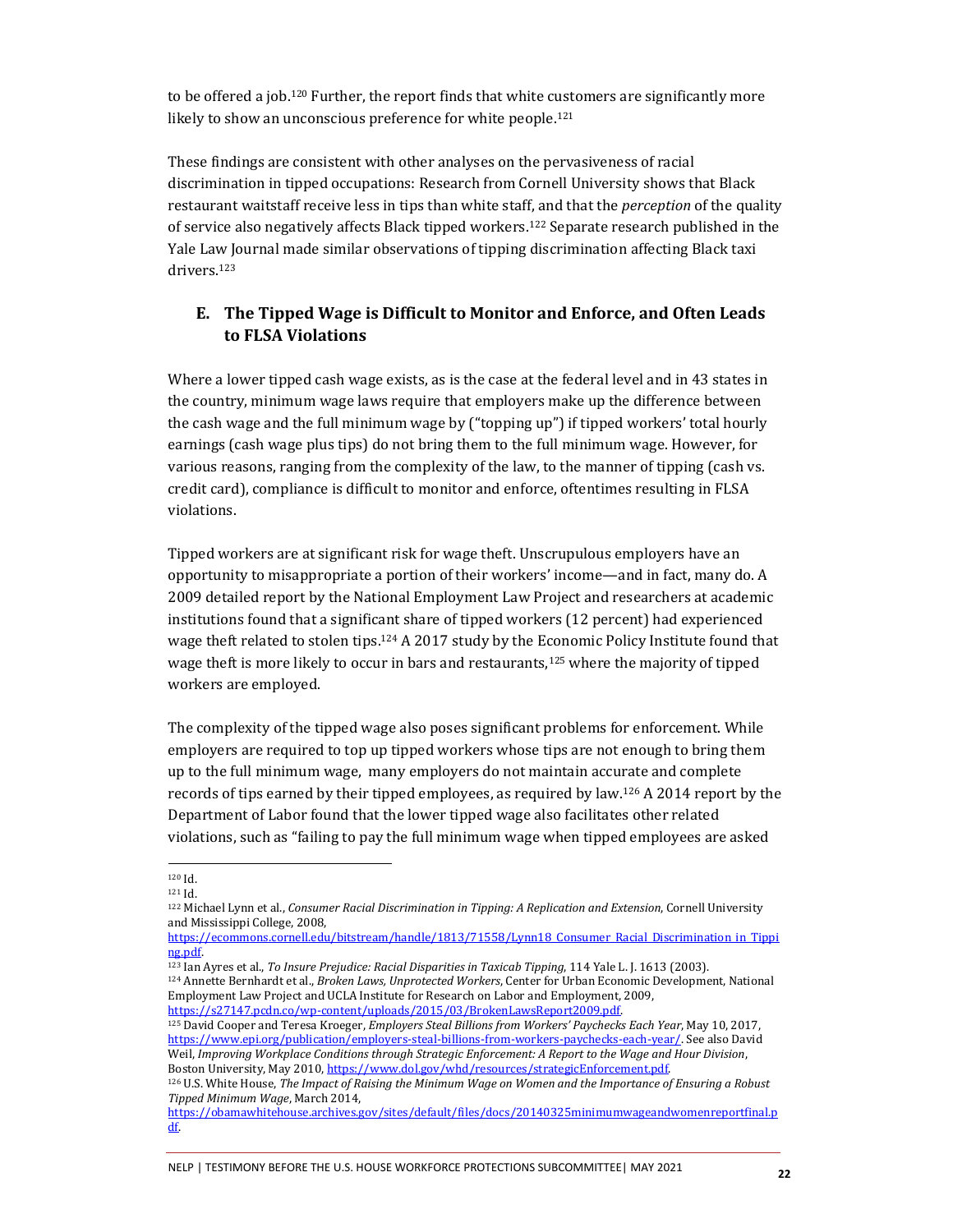to perform non-tipped work such as cooking, cleaning, and stocking in excess of 20 percent of their time."<sup>127</sup>

Many instances of tipped wage violations have been documented over the years.<sup>128</sup> From 2010-2012, the Department of Labor conducted a compliance sweep of 9,000 restaurants and found that an overwhelming number of them (84 percent) had committed some type of violation, including  $1,170$  tipped wage violations.<sup>129</sup> An egregious case from 2014 illustrates how the difficulty in enforcing tipped wage rules—especially those related to record keeping—can allow employers to knowingly violate the law with little fear of punishment. In Pennsylvania, a chain restaurant was found in violation of the law when it failed to pay over 1,000 of its workers even the low tipped wage of \$2.13 per hour,<sup>130</sup> among other violations.

That employer was ultimately required to pay over \$6.8 million in back wages and damages. But for every employer who is found in violation of the tipped wage law and forced to make amends, there are many more who continue to take advantage of the complexity of the tipped wage to steal desperately needed earnings from workers who too often live in economic insecurity.

## **F. The COVID-19 Pandemic Has Exacerbated the Economic Insecurity of Tipped Workers, Especially Tipped Workers of Color. However, as the Economic Outlook Improves, Some Employers are Adopting Fair Pay Models**

For decades prior to the pandemic, job growth had been skewed towards low-paying occupations, including those in the food service industry where tipped workers are concentrated.<sup>131</sup> With the COVID-19 pandemic and recession, the harm of low pay was compounded, as job losses<sup>132</sup>—and even rates of infection<sup>133</sup>—have disproportionately impacted workers in low-paying occupations. Women and workers of color, who make up significant shares of workers in frontline occupations and most affected industries, have especially been harmed.<sup>134</sup>

<sup>132</sup> Elise Gould and Jori Kandra, *Wages Grew in 2020 Because the Bottom Fell Out of the Low-wage Labor Market: The State of Working America 2020 Wages Report*, Economic Policy Institute, February 24, 2021, [https://www.epi.org/publication/state-of-working-america-wages-in-2020/.](https://www.epi.org/publication/state-of-working-america-wages-in-2020/)

<sup>127</sup> Id.

<sup>128</sup> Brady Meixell and Ross Eisenbrey, *An Epidemic of Wage Theft Is Costing Workers Hundreds of Millions of Dollars a Year*, September 11, 2014[, https://www.epi.org/publication/epidemic-wage-theft-costing-workers-hundreds/.](https://www.epi.org/publication/epidemic-wage-theft-costing-workers-hundreds/) <sup>129</sup> *See supra* note 110.

<sup>130</sup> Press Release, U.S. Dep't of Labor, "More Than \$6.8 Million in Back Wages, Liquidated Damages to be Paid to Current & Former Chickie's & Pete's Employees for Serious Wage Violations" (Feb. 20, 2014), [https://www.dol.gov/newsroom/releases/whd/whd20140044.](https://www.dol.gov/newsroom/releases/whd/whd20140044) 

<sup>131</sup> Bureau of Labor Statistics, "Employment Projections, 2010-20" [Press Release], February 1, 2012, [https://www.bls.gov/news.release/archives/ecopro\\_02012012.pdf](https://www.bls.gov/news.release/archives/ecopro_02012012.pdf)

<sup>133</sup> Centers for Disease Control and Prevention, *Health Equity Considerations and Racial and Ethnic Minority Groups*, April 19, 2021[, https://www.cdc.gov/coronavirus/2019-ncov/community/health-equity/race-ethnicity.html.](https://www.cdc.gov/coronavirus/2019-ncov/community/health-equity/race-ethnicity.html) <sup>134</sup> *See* Tori Bedford, "Women, People of Color Disproportionately Affected by Economic Impacts of Pandemic," WGBH News, November 10, 2020[, https://www.wgbh.org/news/national-news/2020/11/10/women-people-of](https://www.wgbh.org/news/national-news/2020/11/10/women-people-of-color-disproportionately-affected-by-economic-impacts-of-pandemic)[color-disproportionately-affected-by-economic-impacts-of-pandemic;](https://www.wgbh.org/news/national-news/2020/11/10/women-people-of-color-disproportionately-affected-by-economic-impacts-of-pandemic) and Eric S. Rosengren, Perspectives on the Eventual Economic Recovery, Federal Reserve Bank of Boston, February 19, 2021, [https://www.bostonfed.org/news-and-events/speeches/2021/perspectives-on-the-eventual-economic](https://www.bostonfed.org/news-and-events/speeches/2021/perspectives-on-the-eventual-economic-recovery.aspx)[recovery.aspx.](https://www.bostonfed.org/news-and-events/speeches/2021/perspectives-on-the-eventual-economic-recovery.aspx)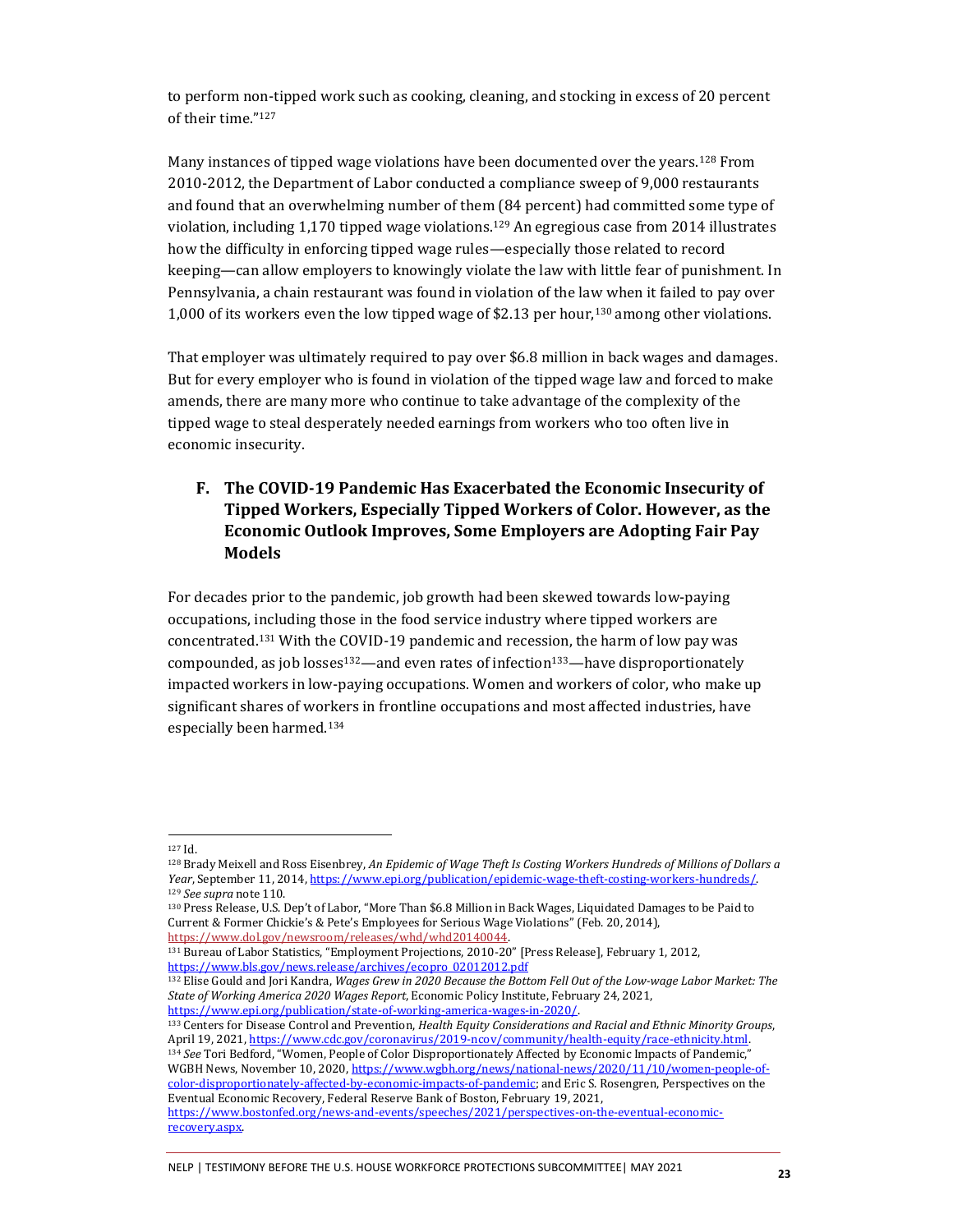There are signs that the economy is improving. From a record high of 14.7 percent in April 2020,<sup>135</sup> the unemployment rate was 6.0 percent in March of 2021136—the latest available data. But the data also shows an uneven and racialized recovery. Currently, the unemployment rate of white workers is 5.4 percent, $137$  a rate below the average for all workers. For workers of color, however, the unemployment rate remains significantly above that average: 9.6% for Black workers<sup>138</sup> and 7.9% for Latinx workers.<sup>139</sup> This points to structural forces at play that existed prior to the pandemic, which harm all workers in underpaid occupations, including tipped occupations, and especially hurt workers of color.

In the hospitality sector, recent data also suggest improving conditions. According to March estimates by the U.S. Commerce Department, sales in retail and food service industries increased by 9.8 percent from the previous month, and by 27.7 percent from a year ago.<sup>140</sup> Sales in food services and drinking places, specifically, increased by 13.4 percent in February compared to a month prior, and 36 percent higher than March 2020.<sup>141</sup> Estimates by the National Restaurant Association similarly point to an improving jobs outlook in the restaurant industry, with employment rising each month in 2021.<sup>142</sup>

But as employment figures and sales rebound in the hospitality sector, a worker shortage has emerged as a new challenge.<sup>143</sup> News reports suggest that this shortage is in part driven by the easing of COVID-19 restrictions, leading to an increase in customers and the need for more workers to staff restaurants and other eating and drinking establishments.<sup>144</sup> Importantly, the shortage may also be influenced by workers leaving the hospitality sector for jobs in industries with better pay and better working conditions. 145

The worker shortage has led some employers to reconsider their pay models and to adopt business practices that incorporate significantly higher wages and better working conditions, including a rethinking of the lower tipped wage.<sup>146</sup>

<sup>135</sup> U.S. Bureau of Labor Statistics, "Unemployment Rate Rises to Record High 14.7 Percent in April 2020," *TED: The Economics Daily*, May 13, 2020[, https://www.bls.gov/opub/ted/2020/unemployment-rate-rises-to-record-high-14](https://www.bls.gov/opub/ted/2020/unemployment-rate-rises-to-record-high-14-point-7-percent-in-april-2020.htm) [point-7-percent-in-april-2020.htm.](https://www.bls.gov/opub/ted/2020/unemployment-rate-rises-to-record-high-14-point-7-percent-in-april-2020.htm) 

<sup>136</sup> U.S. Bureau of Labor Statistics, *Economic News Release*, Table A-1. Employment Status of the Civilian Population by Sex and Age[, https://www.bls.gov/news.release/empsit.t01.htm.](https://www.bls.gov/news.release/empsit.t01.htm) Accessed April 28, 2021.

<sup>137</sup> U.S. Bureau of Labor Statistics, *Economic News Release*, Table A-2. Employment Status of the Civilian Population by Race, Sex, and Age[, https://www.bls.gov/news.release/empsit.t02.htm.](https://www.bls.gov/news.release/empsit.t02.htm) Accessed April 28, 2021. <sup>138</sup> Id.

<sup>139</sup> U.S. Bureau of Labor Statistics, *Economic News Release*, Table A-3. Employment Status of the Hispanic or Latino Population by Sex and Age[, https://www.bls.gov/news.release/empsit.t03.htm.](https://www.bls.gov/news.release/empsit.t03.htm) Accessed April 28, 2021.

<sup>140</sup> U.S. Census Bureau, U.S. Department of Commerce, "Advance Monthly Sales for Retail and Food Services, March 2021" [Press Release], April 15, 2021, https://www.census.gov/retail/marts/www/marts\_current.pdf. <sup>141</sup> Id. at Table 2.

<sup>142</sup> National Restaurant Association, *Restaurant Employment Rose for the Third Consecutive Month*, April 2, 2021, [https://restaurant.org/articles/news/restaurant-employment-rose-in-march.](https://restaurant.org/articles/news/restaurant-employment-rose-in-march) 

<sup>143</sup> Brett Anderson, "As Diners Return, Restaurants Face a New Hurdle: Finding Workers," New York Times, April 8, 2021[, https://www.nytimes.com/2021/04/08/dining/restaurant-worker-shortage.html.](https://www.nytimes.com/2021/04/08/dining/restaurant-worker-shortage.html) 

<sup>144</sup> Heather Haddon, "Restaurants Serve Up Signing Bonuses, Higher Pay to Win Back Workers," Wall Street Journal, April 25, 2021[, https://www.wsj.com/articles/restaurants-serve-up-signing-bonuses-higher-pay-to-win-back](https://www.wsj.com/articles/restaurants-serve-up-signing-bonuses-higher-pay-to-win-back-workers-11619359201)workers-11619359201.

<sup>145</sup> *See supra* note 143.

<sup>146</sup> Id; *see also* Tejal Rao, "What Is Hospitality? The Current Answer Doesn't Work," New York Times, April 13, 2021, [https://www.nytimes.com/2021/04/13/dining/restaurant-hospitality.html;](https://www.nytimes.com/2021/04/13/dining/restaurant-hospitality.html) *supra* note 144[.](https://www.wsj.com/articles/restaurants-serve-up-signing-bonuses-higher-pay-to-win-back-workers-11619359201)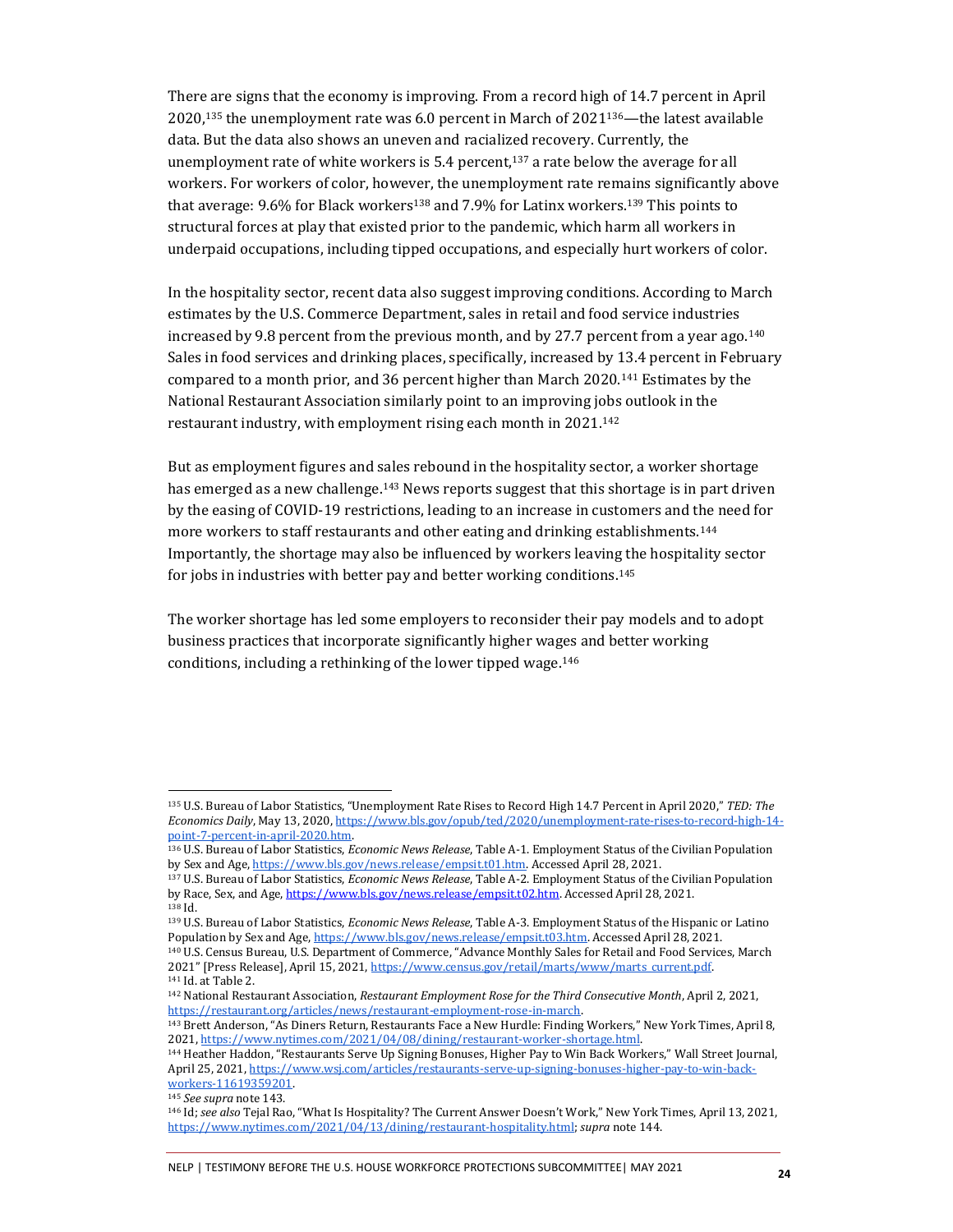#### **G. Tipped Workers and Businesses Do Better in One Fair Wage States.**

In seven states (Alaska, California, Minnesota, Montana, Nevada, Oregon, and Washington), employers are required to pay tipped workers the full state minimum wage as their cash wage and cannot claim any portion of tips as a credit towards their obligation to pay all workers the full minimum wage.<sup>147</sup>

The experience of the seven "one fair wage" states makes it clear that businesses can survive and thrive without a lower tipped wage. There is no indication that tipped industries have suffered from the absence of a lower tipped wage. In fact, the opposite is true. Analysis by the Economic Policy Institute finds that from 2011 to 2019, the restaurant industry was stronger in one fair wage states than in states with a lower tipped wage: Among full-service restaurants, the number of establishments grew by 17.5% in one fair wage states, compared with 11.1% in states with a lower tipped wage. Similarly, the growth in employment in fullservice restaurants was 23.8% in one fair wage states, compared with 18.7% in states with a lower tipped wage.<sup>148</sup> These findings are in line with two separate earlier analyses: A 2014 University of California and EPI study, which found that from 1995 to 2014, leisure and hospitality industries grew significantly faster (43.2%) in one fair wage states than in states with a lower tipped wage  $(39.2\%)$ ;<sup>149</sup> and a 2018 analysis published by the Federal Reserve of Atlanta, which found that restaurant industries in one fair wage states experienced similar or higher sales and employment growth as states with a lower tipped wage, and that wages also grew at a faster rate.<sup>150</sup>

Research shows that tipped workers also benefit from earning the full minimum wage as their cash wage. The 2014 analysis by the University of California and EPI found that "tipped workers in equal treatment states earn 14.2 percent more than tipped workers in low tipped minimum states;" and that earnings for servers and bartenders were 20.6 percent higher in one fair wage states compared with states with a \$2.13 tipped wage.<sup>151</sup> A more recent analysis by EPI confirms this fact: In one fair wage states, restaurant servers and bartenders earn 21 percent more on average, than their counterparts in states with a \$2.13 tipped wage.<sup>152</sup> In fact, Alaska—one of the seven states where tipped workers are paid the full state minimum wage as their cash wage—has the highest average tip rate among all fifty states, according to a 2014 analysis of debit and credit card transactions.<sup>153</sup>

<sup>147</sup> U.S. Department of Labor, *Minimum Wages for Tipped Employees*,

[https://www.dol.gov/agencies/whd/state/minimum-wage/tipped.](https://www.dol.gov/agencies/whd/state/minimum-wage/tipped) Accessed April 28, 2021.

<sup>148</sup> *See supra* note 104.

<sup>149</sup> *See supra* note 110.

<sup>150</sup> Teofilo Reyes, "One Fair Wage: Supporting Restaurant Workers and Industry Growth." In T. Andreason, S., Greene & C. E. Prince, H., and Van Horn (Eds), *Investing in Work* (Volume 2, pp 27–41). Atlanta, GA: Federal Reserve Bank of Atlanta, [https://www.investinwork.org/-/media/Files/volume-](https://www.investinwork.org/-/media/Files/volume-two/One%20Fair%20Wage%20Supporting%20Restaurant%20Workers%20and%20Industry%20Growth.pdf)

[two/One%20Fair%20Wage%20Supporting%20Restaurant%20Workers%20and%20Industry%20Growth.pdf.](https://www.investinwork.org/-/media/Files/volume-two/One%20Fair%20Wage%20Supporting%20Restaurant%20Workers%20and%20Industry%20Growth.pdf)  <sup>151</sup> *See supra* note 110.

<sup>152</sup> *See supra* note 104.

<sup>153</sup> See Roberto A. Ferdman, "Which US States Tip the Most (and Least), as Shown by Millions of Square Transactions," Quartz, March 21, 2014, [http://qz.com/189458/the-unitedstates-of-tipping/.](http://qz.com/189458/the-unitedstates-of-tipping/) (compares One Fair Wage states to other states in table assessing "Which US states are nicest to their servers?")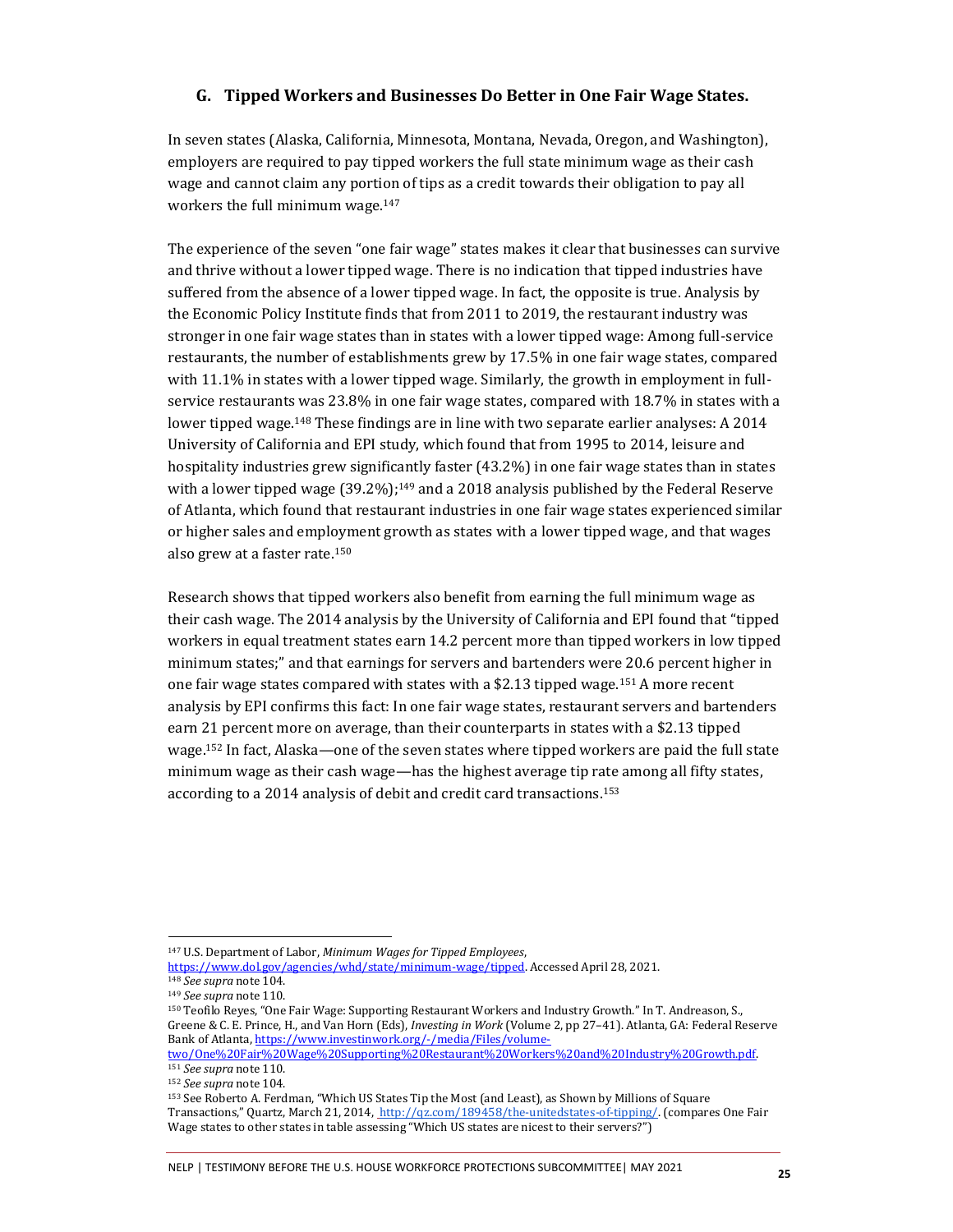## **H. Extending Full FLSA Protections to Tipped Workers Would Have a Minimal Impact on Prices and Would Eliminate an Unfair Subsidy to Employers in Tipped Industries**

Research of the effect of minimum wage increases on restaurant menus suggest that raising the tipped wage—or eliminating it altogether—would have minimal impact on menu prices. In a 2018 peer-reviewed study, University of California economists analyzed changes in menu prices for restaurants in the San Jose California area, after the city implemented a 25 percent increase in its minimum wage in 2013. (In San Jose, as throughout California, employers of tipped workers are required to pay their employees the full state minimum wage as a cash wage). The researchers found that the minimum wage increase raised menu prices in full-service restaurants (restaurants with table service and tipped wait staff) by \$0.44 for every 10 percent increase in the minimum wage.<sup>154</sup> That is, the *full 25 percent minimum wage increase* raised menu prices at full-service restaurants by only \$1.10 on average.<sup>155</sup> A separate analysis, projecting the impact of eliminating the tipped wage in New York, suggested that a tipped wage elimination and an increase in the minimum wage to \$15 in the state would increase operating costs for full-service restaurants by 1.2 percent meaning that a \$10 menu item would increase by \$0.83 cents if restaurants passed the full operating cost increase onto customers.<sup>156</sup>

Polling shows that the public supports fair treatment for tipped workers. A 2018 public opinion poll commissioned by the National Restaurant Association found overwhelming support (71 percent) for raising the federal minimum wage to at least \$10 per hour, even if doing so increased the cost of food and service at restaurants.<sup>157</sup> And a 2019 poll commissioned by the National Women's Law Center found that 81 percent of voters support extending full minimum wage protections to tipped workers.<sup>158</sup>

Extending full FLSA protections to tipped workers would not only lead to greater fairness for tipped workers, but for employers in non-tipped industries as well. The lower tipped wage serves as an unfair subsidy to employers in restaurants and other hospitality sector industries where the lower tipped wage is most widely used. The tipped wage essentially transfers responsibility for paying a significant portion of tipped workers' wages from employers onto the customers. No other industries are subsidized this way.

## **VI. Conclusion**

Congress has the obligation and opportunity to right the wrongs we are discussing today, to advance equity, and increase the economic security and wellbeing of millions of workers.

## NELP | TESTIMONY BEFORE THE U.S. HOUSE WORKFORCE PROTECTIONS SUBCOMMITTEE| MAY 2021 **<sup>26</sup>**

<sup>154</sup> Sylvia Allegretto and Michael Reich, "Are Local Minimum Wages Absorbed by Price Increases? Estimates from Internet-Based Restaurant Menus," ILR Review, 71(1), January 2018, pp. 35–63,

[https://irle.berkeley.edu/files/2018/01/are-local-minimum-wages-absorbed.pdf.](https://irle.berkeley.edu/files/2018/01/are-local-minimum-wages-absorbed.pdf) 

<sup>155</sup> The \$1.10 average increase in menu prices is a NELP calculation based on the findings in the study: \$0.44 x 2.5 = \$1.10.

<sup>156</sup> Sylvia Allegretto, *Should New York State Eliminate its Subminimum Wage?,* Center on Wage and Employment Dynamics, University of California at Berkeley, April 20, 2018[, https://irle.berkeley.edu/files/2018/04/Should-](https://irle.berkeley.edu/files/2018/04/Should-New-York-State-Eliminate-its-Subminimum-Wage.pdf)[New-York-State-Eliminate-its-Subminimum-Wage.pdf.](https://irle.berkeley.edu/files/2018/04/Should-New-York-State-Eliminate-its-Subminimum-Wage.pdf) 

<sup>157</sup> Lisa Graves and Zaid Jilani, "The Restaurant Industry Ran a Private Poll on the Minimum Wage. It Did Not Go Well for Them," The Intercept, April 17, 2018[, https://theintercept.com/2018/04/17/the-restaurant-industry-ran-a](https://theintercept.com/2018/04/17/the-restaurant-industry-ran-a-private-poll-on-the-minimum-wage-it-did-not-go-well-for-them/)[private-poll-on-the-minimum-wage-it-did-not-go-well-for-them/.](https://theintercept.com/2018/04/17/the-restaurant-industry-ran-a-private-poll-on-the-minimum-wage-it-did-not-go-well-for-them/) 

<sup>158</sup> National Women's Law Center, "NWLC Survey Finds Overwhelming Support for Gender Justice Policies", May 3, 2019[, https://nwlc.org/resources/nwlc-survey-finds-overwhelming-support-for-gender-justice-policies/.](https://nwlc.org/resources/nwlc-survey-finds-overwhelming-support-for-gender-justice-policies/)